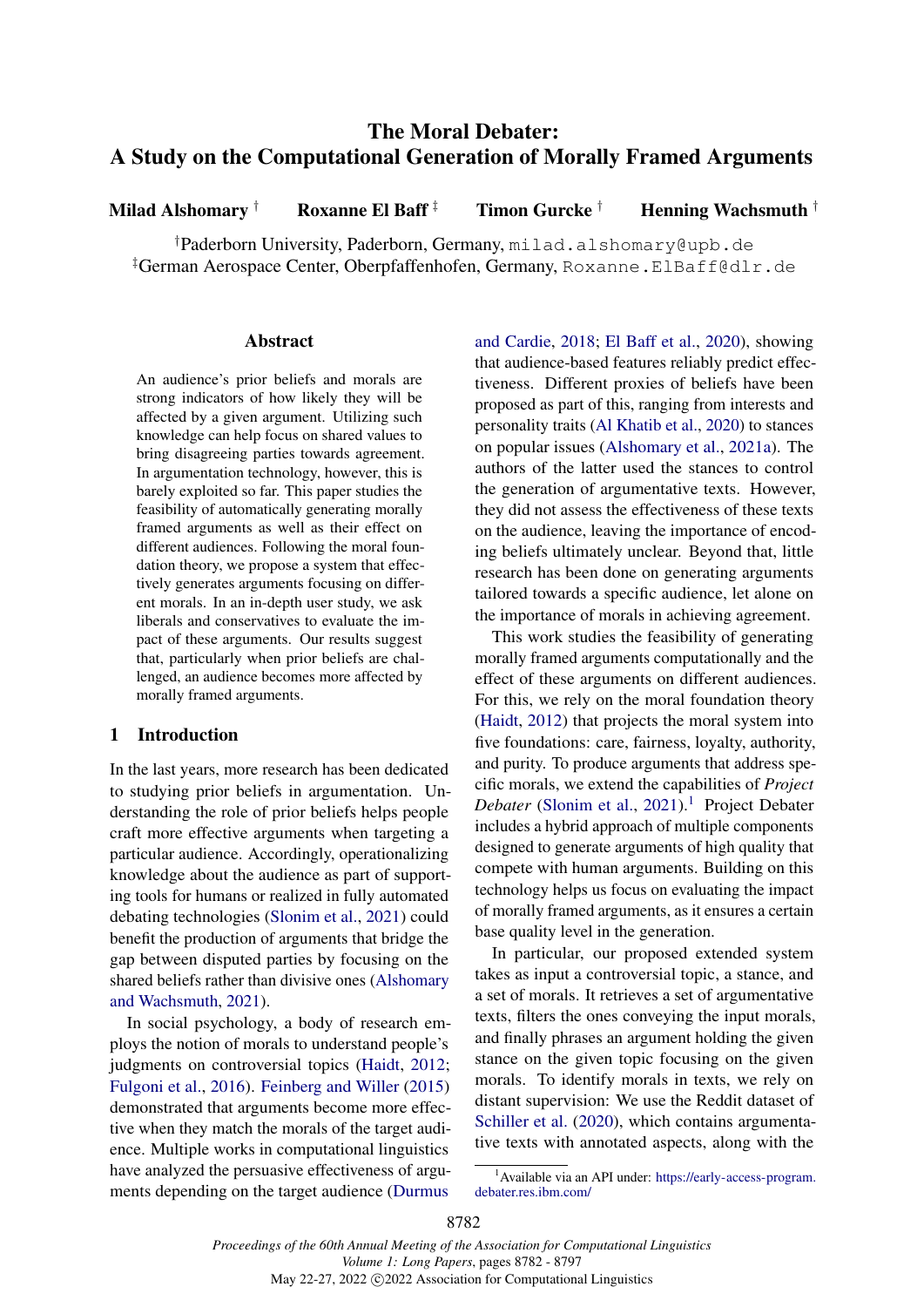moral-to-concept lexicon of [Hulpus et al.](#page-10-3) [\(2020\)](#page-10-3) for the automatic mapping from aspects to morals. Then, we train a BERT-based classifier, achieving high performance on the moral dataset of [Kobbe](#page-10-4) [et al.](#page-10-4) [\(2020\)](#page-10-4) compared to ablation baselines.

To assess the effect of morally framed arguments on a particular audience, we consider liberals and conservatives as alternative audiences. We study the question of whether morally loaded arguments are more effective on a specific audience. Additionally, we investigate whether differently-framed moral arguments (targeting different morals) vary in their effect on liberals and conservatives. In line with [El Baff et al.](#page-9-7) [\(2018\)](#page-9-7), we design a user study to answer both questions. Our study separately asks three liberals and three conservatives to rank different arguments on specific controversial issues based on how effective they were in challenging or empowering the audience's stance.

The results suggest that, when arguments challenge the stance, the morally framed ones are generally more effective, especially for the conservative audience. We find that liberals value arguments that focus on their own morals (care and fairness) the most, especially when their stance is challenged. Although conservatives also value respective arguments, a focus on typically conservative morals (loyalty, authority, and purity) becomes more relevant to them when their stance is challenged. Despite the limited size of our user study, these findings hint at the importance of utilizing morals to craft more effective arguments. The code, the trained model, and the data are made publicly available. $<sup>2</sup>$  $<sup>2</sup>$  $<sup>2</sup>$  The contributions of this work can be</sup> summarized as follows:

- A state-of-the-art model for mining statements with defined morals from argumentative texts.
- A system, based on Project Debater, for generating morally-framed arguments.
- A user-study giving empirical evidence for the impact of morally-framed arguments on audiences of different political ideologies.

### 2 Related Work

Prior Beliefs in Argumentation Studying persuasiveness in argumentation is an active field of research. Besides planning argument content,

structure, and style [\(Wachsmuth et al.,](#page-10-5) [2018\)](#page-10-5), researchers also considered audience-based features to model persuasiveness. Among these, both [Dur](#page-9-3)[mus and Cardie](#page-9-3) [\(2018\)](#page-9-3) and [El Baff et al.](#page-9-4) [\(2020\)](#page-9-4) study how user factors such as religion and political background affect persuasiveness. [Al Khatib](#page-9-5) [et al.](#page-9-5) [\(2020\)](#page-9-5) demonstrated that user-based features reflecting beliefs, characteristics, and personality could increase the predictability of argument persuasiveness. Moreover, [Lukin et al.](#page-10-6) [\(2017\)](#page-10-6) demonstrated that persuasiveness correlates with users' personality traits.

The moral foundation theory offers another conceptual model of understanding human judgments in daily life [\(Haidt and Joseph,](#page-10-7) [2004\)](#page-10-7). According to the theory, humans subconsciously adhere to five basic moral foundations when judging controversial issues: *fairness* (importance of justice, rights, and equality), *care* (being kind, and avoiding harm), *loyalty* (self-sacrifice, solidarity, belongingness), *authority* (respect to traditions and hierarchy), and *purity* (sacredness of religion and human). Based on this theory, the disagreement between liberals and conservatives can be explained by the moral gap between the two parties. While liberals rely mainly on care and fairness (so-called *individualizing morals*) in their assessment of controversial issues, conservatives consider all moral foundations more evenly, somewhat skewed towards the *binding morals* though, that is, loyalty, authority, and purity [\(Graham et al.,](#page-10-8) [2009\)](#page-10-8).

Several studies provided evidence of the robustness of the moral foundation theory in understanding people's behaviors and decisions [\(Feinberg and](#page-9-2) [Willer,](#page-9-2) [2015;](#page-9-2) [Fulgoni et al.,](#page-9-1) [2016;](#page-9-1) [Johnson and](#page-10-9) [Goldwasser,](#page-10-9) [2018\)](#page-10-9). For computational purposes, [Kobbe et al.](#page-10-4) [\(2020\)](#page-10-4) annotated moral foundations in arguments and analyzed the correlation between morals and argument quality. We use their corpus in our experiments to evaluate our moral classifier.

Argument Generation Argument generation approaches have been proposed for a spectrum of different tasks. [Hua et al.](#page-10-10) [\(2019\)](#page-10-10) and [Alshomary et al.](#page-9-8) [\(2021b\)](#page-9-8) worked on counter-argument generation, tackling the task by rebutting an argument's conclusion or by undermining one of its weak premises, respectively. Others opposed a given claim [\(Bilu](#page-9-9) [et al.,](#page-9-9) [2015;](#page-9-9) [Hidey and McKeown,](#page-10-11) [2019\)](#page-10-11), generated argumentative claims on a given topic controlled for certain aspects [\(Schiller et al.,](#page-10-2) [2020\)](#page-10-2), or reconstructed implicit conclusions [\(Alshomary](#page-9-10)

<span id="page-1-0"></span><sup>&</sup>lt;sup>2</sup><https://github.com/webis-de/ACL-22>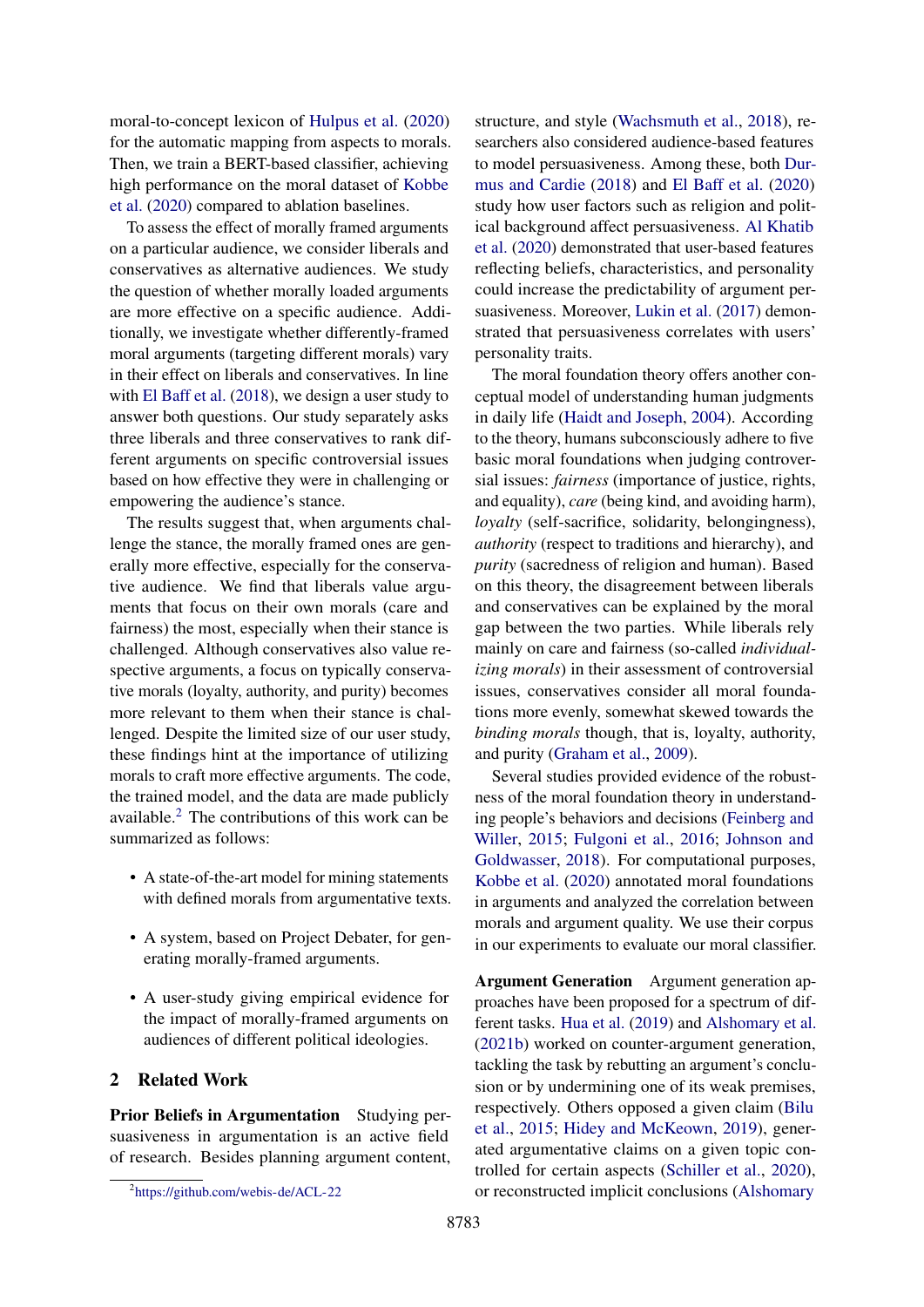<span id="page-2-0"></span>

| <b>Moral</b> | <b>Marijuana</b><br>Legalization | Gun<br>Control | Abortion | Death<br><b>Penalty</b> | <b>Minimum</b><br>Wage | <b>Nuclear</b><br><b>Energy</b> | Cloning | School<br><b>Uniforms</b> |
|--------------|----------------------------------|----------------|----------|-------------------------|------------------------|---------------------------------|---------|---------------------------|
| Care         | 14%                              | 31%            | 19%      | 13%                     | 16%                    | $32\%$                          | 20%     | 10%                       |
| Fairness     | 13%                              | 26%            | 28%      | $22\%$                  | 23%                    | 9%                              | 13%     | 16%                       |
| Loyalty      | $9\%$                            | 13%            | 14%      | 21%                     | 34%                    | 20%                             | 24%     | 38%                       |
| Authority    | 54%                              | 25%            | 21%      | $7\%$                   | 8%                     | 2%                              | 25%     | 8%                        |
| Purity       | 10%                              | 5%             | 17%      | 36%                     | 19%                    | 37%                             | 17%     | 28%                       |

Table 1: Distribution of the five moral foundations across the eight topics in the constructed Reddit dataset. The topics *Cloning* and *School Uniforms* are used for validation, all others for training.

[et al.,](#page-9-10) [2020;](#page-9-10) [Syed et al.,](#page-10-12) [2021\)](#page-10-12). However, none of these approaches considered generating augmentative texts that target a specific audience.

Recently, [Alshomary et al.](#page-9-6) [\(2021a\)](#page-9-6) introduced the task of belief-based claim generation, aiming to generate claims on a given topic that match a given target audience. As a model of beliefs, they considered people's stances on big issues. While they demonstrated the feasibility of encoding beliefs into claims, they did not study the effectiveness of these claims on an audience. Another driver in the field of argument generation is *Project Debater* by [Slonim et al.](#page-10-0) [\(2021\)](#page-10-0). Project Debater is an end-to-end system for argument mining, retrieval, and generation. The system relies on a hybrid approach consisting of retrieval, mining, clustering, and rephrasing components. In their manual evaluation, [Slonim et al.](#page-10-0) [\(2021\)](#page-10-0) observe a competent quality of generated arguments compared to those crafted by humans. To generate *morally framed* arguments, we extend their system. Relying on Project Debater helps us alleviate confounding effects of argument quality and, so, to focus on testing whether moral utilization affects the audience.

# <span id="page-2-1"></span>3 Moral Foundation Classification

Our proposed system relies on the ability to identify morals in arguments automatically. Existing approaches to mining morals from texts are either lexicon-based or machine learning-based. A number of datasets with morals have been constructed for domains such as social media or news articles. For argumentative texts, [Kobbe et al.](#page-10-4) [\(2020\)](#page-10-4) manually annotated a small dataset of 220 arguments, which is only suitable for evaluation. We, therefore, decided to develop a moral foundation classifier based on data collected automatically using distant supervision, as explained in the following.

### 3.1 Data Collection

To circumvent the need for annotated data, we construct a training dataset following a distantsupervision approach. In particular, moral foundations are revealed as aspects of concerns in discussions of controversial topics. For example, when discussing *School Uniform* from the *authority* perspective, aspects such as *respect* and *obedience* often arise. Given this observation, we referred to the dataset of [Schiller et al.](#page-10-2) [\(2020\)](#page-10-2) which contains short argumentative texts on eight topics along with aspects annotated automatically for each text. We then assigned each text a set of moral foundations based on the aspects appearing in the text. To map aspects to moral foundations, we employed the lexicon of [Hulpus et al.](#page-10-3) [\(2020\)](#page-10-3) which connects moral foundations to Wikipedia concepts. After filtering out arguments without any mapping and balancing the data across the five moral foundations, this resulted in a dataset with 230k argumentative texts and the corresponding morals. We split the dataset into six topics for training and two for validation (testing will happen on other data below). Details on the distribution of the morals across topics are found in Table [1.](#page-2-0)

To assess the quality of the distantly supervised dataset, two authors of the paper manually evaluated the correctness of the assigned morals on a sample of 100 examples. 77% of the cases were considered correct by at least one author, 44% by both. The Cohen's  $\kappa$  agreement was 0.32, which is not high, but in line with other subjective argumentrelated annotations [\(El Baff et al.,](#page-9-7) [2018\)](#page-9-7). Table [2](#page-3-0) shows example sentences with assigned morals from the dataset.

### 3.2 Approach

We rely on a BERT-based classifier to identify morals in texts [\(Devlin et al.,](#page-9-11) [2019\)](#page-9-11), starting from the pre-trained *bert-based-cased* model. We finetuned the model on our training set for three epochs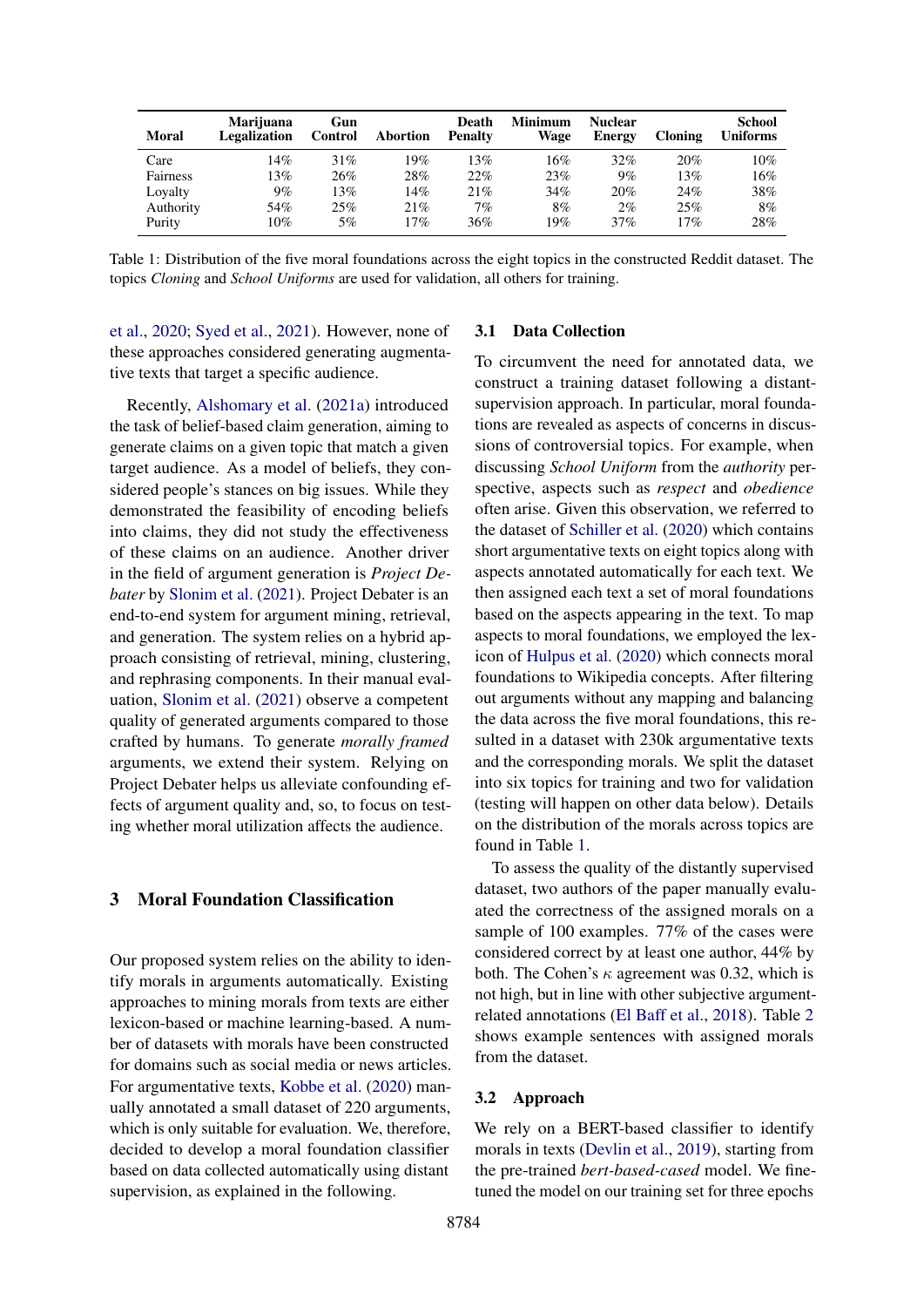<span id="page-3-0"></span>

| <b>Argumentative Sentence</b>                                                                                            | Moral |
|--------------------------------------------------------------------------------------------------------------------------|-------|
| Abortion isn't murder because abortion is legal Care<br>and murder is an illegal killing of another person.              |       |
| The simple fact, is if your wages are not fair, you Fairness<br>have the right to unionize and get better wages.         |       |
| This intertribal coalition also pushed for a new Loyalty<br>standard for national monuments and tribal in-<br>volvement. |       |
| Gun laws are only obeyed by law abiding people. Authority                                                                |       |
| People that ignore the social contract and human Purity<br>decency aren't deterred by any punishment.                    |       |
|                                                                                                                          |       |

Table 2: Five example argumentative sentences from our dataset with the morals assigned automatically.

with a batch size of 16 and a learning rate of  $3 \cdot e^{-5}$ . In the training phase, the input was an argumentative sentence and the corresponding moral foundation. Since an argument may contain multiple sentences, each reflecting a specific moral, an argument's final set of morals consists of all sentences' morals predicted with confidence above 0.5. To assess the classifier's effectiveness more reliably, we trained six models on different random samples of size 50k and computed their average  $F_1$ -score.

### 3.3 Experimental Setup

For comparison, we consider two baselines. The first is the model performing best in the experiments of [Kobbe et al.](#page-10-4) [\(2020\)](#page-10-4), which is a multi-label BERT-based model trained on the Twitter moral corpus of [Hoover et al.](#page-10-13) [\(2020\)](#page-10-13). We trained our own version on the same dataset and referred to it as *mBERT*. The second baseline is a simple lexiconbased approach that computes the frequency of words belonging to each of the moral foundations [\(Araque et al.,](#page-9-12) [2020\)](#page-9-12), called *Lexicon* below. As a lexicon, we used the moralstrength library.<sup>[3](#page-3-1)</sup>.

We tested all models on the dataset of [Kobbe](#page-10-4) [et al.](#page-10-4) [\(2020\)](#page-10-4), which consists of 220 arguments annotated for moral foundations by two annotators.

### 3.4 Results

Table [3](#page-4-0) shows the  $F_1$ -score of all evaluated models for each moral as well as the macro  $F_1$ -score. Additionally, we show the precision and recall for each approach. In terms of F1-score, our approach outperforms both baselines across three of the five moral foundations as well as on average. We observe that effectiveness varies in terms of precision and recall between the Lexicon and the mBERT

<span id="page-3-1"></span><sup>3</sup>Link: <https://github.com/oaraque/moral-foundations>

<span id="page-3-2"></span>

Figure 1: High-level process of the proposed moral debater system, which extends the capabilities of Project Debater by moral tagging and filtering, in order to output a morally framed argument for a given topic, a stance on the topic, and a set of morals.

baseline. The stable effectiveness of our approach across the five morals signals the advantage of the proposed dataset that we used in our approach. Hence, we use this model later for morally framed argument generation in our system.

Table [4](#page-4-1) shows two example arguments with the manually annotated morals along with the ones predicted by the baselines and by our approach. We see that the Lexicon baseline assigns all morals to each argument most of the time, leading to the high recall across all morals. The first row of the table shows an example argument from the test set in which our approach was able to detect its *authority* moral while mBERT failed. In the second row, our approach missed the *care* moral in the argument but highlighted *loyalty*, a moral that probably emerges from the aspect of helping each other.

### 4 The Moral Debater System

This section describes the system that we developed to study the effect of morally framed arguments on the audience. Our design extends the capabilities available via the Project Debater API with the moral foundation classifier from Section [3.](#page-2-1) As input, it takes a controversial topic (say, "globalization"), a stance on the topic (say, *pro*), and a set of morals to be targeted (say, *loyalty*, *authority*, and *purity*). Then, it determines a collection of claims and evidence on the given topic that focus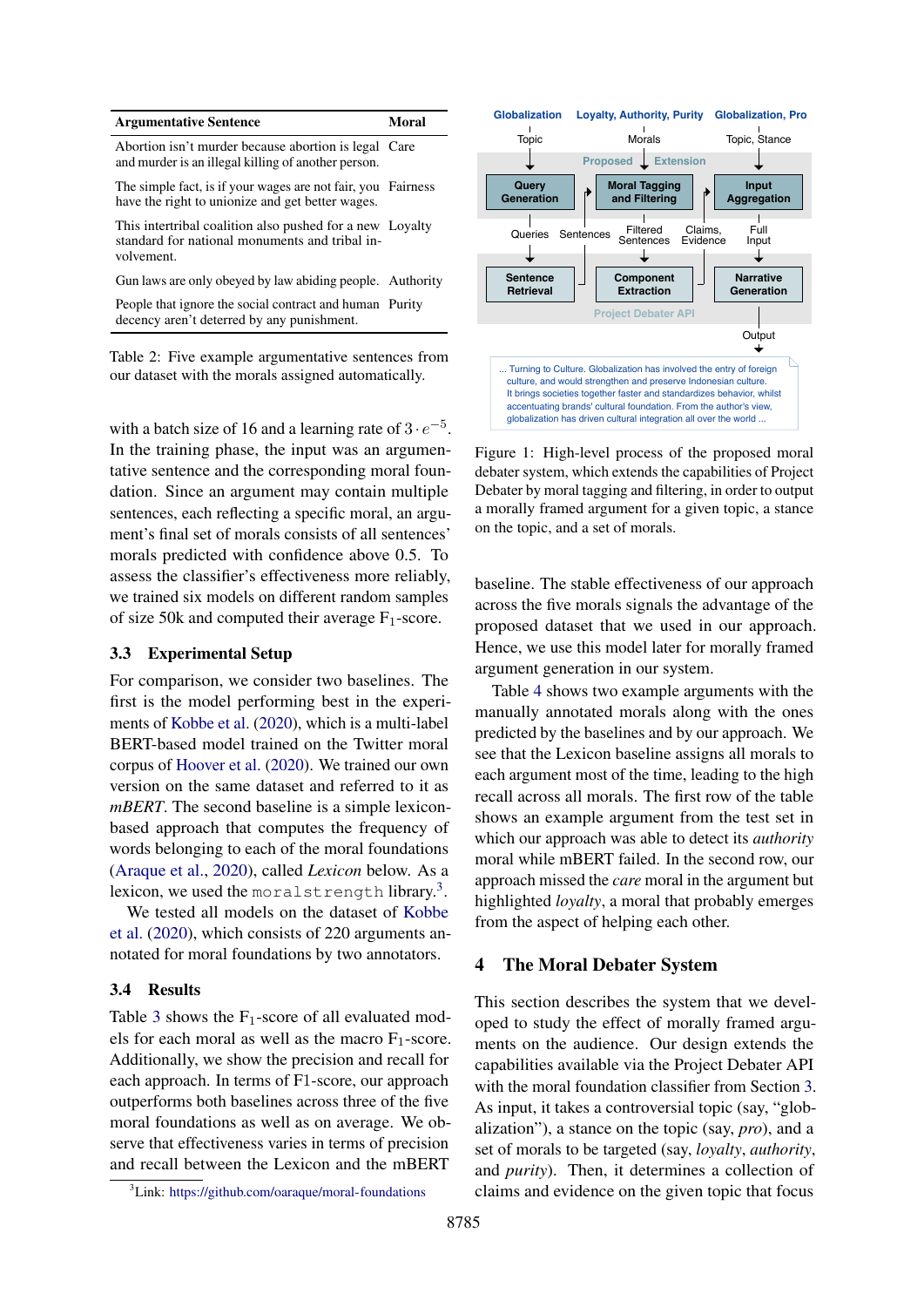<span id="page-4-0"></span>

|                                                                                | Care |  | <b>Fairness</b> | Lovalty |  | Authority |  | Purity |  | <b>Macro</b> |  |  |                                                                              |                                                                                                               |  |  |
|--------------------------------------------------------------------------------|------|--|-----------------|---------|--|-----------|--|--------|--|--------------|--|--|------------------------------------------------------------------------------|---------------------------------------------------------------------------------------------------------------|--|--|
| Approach Pre Rec $F_1$ Pre Rec $F_1$ Pre Rec $F_1$ Pre Rec $F_1$ Pre Rec $F_1$ |      |  |                 |         |  |           |  |        |  |              |  |  |                                                                              | <b>Pre Rec</b> $F_1$                                                                                          |  |  |
| Lexicon<br>mBERT                                                               |      |  |                 |         |  |           |  |        |  |              |  |  | $0.64$ 0.88 0.60 0.07 0.70 0.13 0.09 0.86 0.17 0.14 0.63 0.23 0.16 0.72 0.27 | $0.18$ 0.76 0.28<br>0.74 0.38 0.50 0.47 0.35 0.40 0.50 0.10 0.16 0.43 0.09 0.14 0.56 0.13 0.21 0.54 0.21 0.28 |  |  |
| Ours                                                                           |      |  |                 |         |  |           |  |        |  |              |  |  |                                                                              | 0.54 0.56 0.52 0.31 0.55 0.37 0.21 0.54 0.28 0.23 0.74 0.34 0.46 0.48 0.46 0.35 0.57 0.40                     |  |  |

Table 3: Moral foundation classification: Precision (Pre), recall (Rec), and  $F_1$ -score ( $F_1$ ) of our approach and the baselines for each moral foundation as well as the macro averages. The best value in each column is marked bold.

<span id="page-4-1"></span>

| Argument                                                                                                      | Ground truth | Lexicon                                            | mBERT | Our approach       |
|---------------------------------------------------------------------------------------------------------------|--------------|----------------------------------------------------|-------|--------------------|
| This is just wrong we should not insult who<br>we believe in we do not need to know what<br>you people think. | Authority    | Care, fairness, authority, $-$<br>purity           |       | Authority          |
| Christianity does offer hope in the world. Care<br>Christianity does tell others to help the poor.            |              | Care, fairness, loyalty, Care<br>authority, purity |       | Authority, loyalty |

Table 4: Ground-truth moral foundations of two example arguments from the dataset of [Kobbe et al.](#page-10-4) [\(2020\)](#page-10-4) in comparison to the morals assigned by the two classification baselines (Lexicon, mBERT) and by our approach. .

on the given morals, from which it constructs an argument with the given stance. Figure [1](#page-3-2) shows the high-level process of the proposed system. We describe the three-step process in detail in the following, highlighting our proposed integration.

### 4.1 Query Generation & Sentence Retrieval

First, the system retrieves a collection of argumentative sentences discussing the controversial topic from Project Debater's index, which contains 400 million news articles. The articles are split into sentences and indexed along with several metaannotations. We generate several queries containing only the topic keywords without any topic expansion to focus on relevant sentences. We restrict the retrieved sentences to only those annotated as having sentiment or causality markers. Section 5 gives more details on the constructed queries.

# 4.2 Moral Tagging and Filtering & Component Extraction

Second, the trained classifier is used to annotate each argumentative sentence for all likely moral foundations. It then filters out those sentences that either does not have any moral or contain at least one moral not given as input. Next, through Project Debater's API, the system generates for each of the remaining sentences a likelihood score reflecting whether it contains a claim or evidence following the approach of [Ein-Dor](#page-9-13) [et al.](#page-9-13) [\(2020\)](#page-9-13). We instruct the API to keep only sentences having a claim with likelihood higher than claim\_threshold or evidence with likelihood

higher than evidence\_threshold (the exact thresholds are given in Section [5\)](#page-5-0). Additionally, the API identifies claim boundaries for sentences containing claims and extracts the exact span of text containing the claim.

# 4.3 Input Aggregation & Narrative Generation

Third, our proposed extension aggregates the given list of claims and evidence sentences with the input topic and stance. It then uses Project Debater's narrative generation API to generate the final argument. The narrative generation identifies the stance of claims and evidence towards the topic according to the approach of [Bar-Haim et al.](#page-9-14) [\(2017\)](#page-9-14). Only those matching the input stance are kept. Redundant elements are then filtered out, and the remaining ones are grouped into thematic clusters, where a theme is a Wikipedia title [\(Slonim et al.,](#page-10-14) [2005\)](#page-10-14). The process of building these clusters also includes extracting one claim that represents the theme. Each theme will then be represented by a paragraph in the output argument. Finally, a set of algorithms is used to perform various kinds of re-phrasing on the argument level (e.g., pronoun resolution) and on the paragraph level (e.g., ensuring that different arguments are put together) [\(Slonim et al.,](#page-10-0) [2021\)](#page-10-0).

Example arguments with and without controlled morals are shown in Table [5.](#page-5-1) By concept, each argument starts with an introductory paragraph listing the main themes of discussion, followed by a set of paragraphs, each combining claims and evidence on one theme.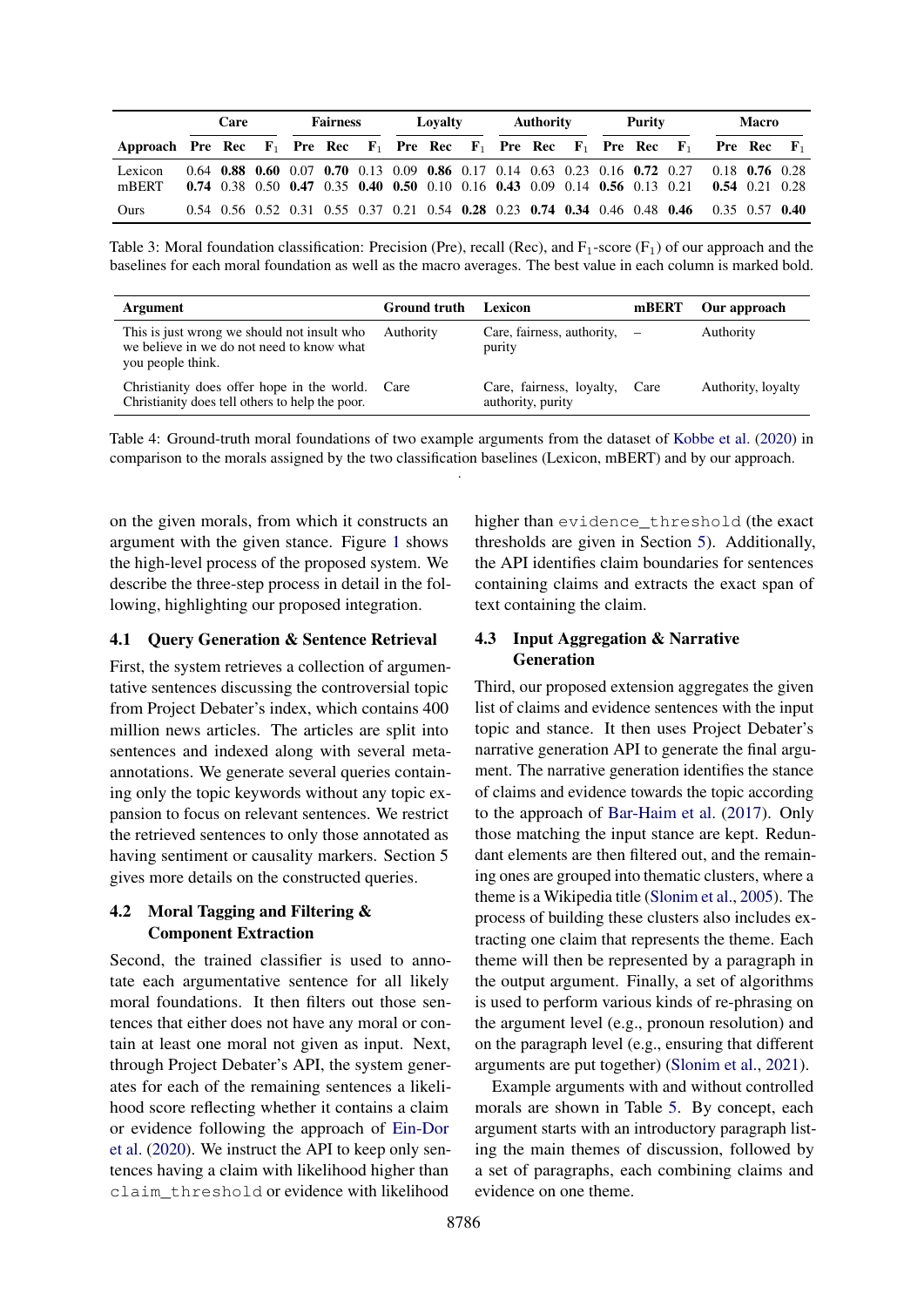### <span id="page-5-1"></span>Topic: Globalization

Binding argument: The crowd raised four issues, explaining its views. The first claim is that globalization is reducing the importance of nation-states. The next issue will show how Globalization and structural forces aggravate poverty. In addition, we will hear about pollution and Culture. · · ·

Lastly, Culture. Globalization has destabilized previously immutable social institutions, shifting cultural value away from old traditions to new more individualistic and market friendly ideas. It is often said to have a negative effect on the world's cultural diversity. Cultural and geographical dimensions of transformational leadership become blurred as globalization renders ethnically specific collectivist and individualistic effects of organizational behavior obsolete in a more diversified workplace.

Individualizing argument: The crowd raised four issues, explaining its views. The first claim is that Globalization on its own cannot end gender inequality. In addition, we will hear about harm, economy and processes.

Starting with gender inequality. There are various studies available that depict globalization as a hindrance toward gender inequality. Globalization on its own cannot end gender inequality.

Turning to harm.  $\cdots$  Globalization is a threat to culture and religion, and it harms indigenous people groups while multinational corporations profit from it. It has been criticized for benefiting those who are already large and in power at the risk and growing vulnerability of the countries' indigenous population.  $\cdots$ 

Uncontrolled argument: The crowd raised four issues, explaining its views. The first claim is that globalisation creates economic and cultural imbalances in developing nations. The next issue will show how globalization is reducing the importance of nation-states. And the third point is that globalization is a threat. In addition, we will hear about processes.

Starting with economy. Globalization does not work for all the economies that it affects, and that it does not always deliver the economic growth that is expected of it. Globalisation and neoliberalism have exacerbated already unequal economic relations. Although globalization takes similar steps in most countries, scholars such as Hodge claim that it might not be effective to certain countries and that globalization has actually moved some countries backward instead of developing them. · · ·

Table 5: Example generated arguments against *Globalization* for different focused morals. The '···' indicates an omitted content due to space limitation. Full arguments are shown in the appendix.

### <span id="page-5-0"></span>5 Studying the Effect of Moral Framing

To evaluate our hypothesis on the effect of morally framed arguments, we carried out a user study with two opposing target audiences, *liberals* and *conservatives*. Our primary goal was to investigate whether morally framed arguments are more effective than uncontrolled ones. Additionally, we sought to determine whether differently-framed arguments affect liberals and conservatives differently. In the following, we report on this study.

### 5.1 Experimental Setup

Arguments We considered ten popular topics from the website debate.org, called *big issues* there. For each topic, we used our system to construct three arguments: one argument focusing on care and fairness (*individualizing*), one focusing on loyalty, authority, and purity (*binding*), and one baseline argument where we did not control the morals targeted (*uncontrolled*). We created arguments separately for both stances (pro and con), resulting in a total of  $10 \cdot 3 \cdot 2 = 60$  arguments.

To construct each argument, we used the following parameters. For each topic, we built four queries, retrieving 10k sentences with 6 to 60 tokens per query. The first query retrieved sentences containing the topic. The second and third query targeted claim-like sentences, requiring the occurrence of (a) at least one causality marker or (b) both causality and a sentiment marker. Each needed to appear together with the topic in a window of 12 tokens. The last query aimed to retrieve evidence by filtering only those sentences that contained any of the following tokens: "surveys", "analyses", "researches", "reports", "research", and "survey". A moral was assigned to a retrieved sentence if the probability of our classifier was higher than 0.5. After initial tests, we set the claim\_threshold and evidence\_threshold to 0.8 and 0.6 respectively. We left all other settings to the default values of Project Debater's API.

Internal Study on Argument Quality Before we launched our main study, two authors of this paper manually assessed the quality of the generated arguments and the morals addressed in each. In particular, each of them read all 60 arguments and ranked their *relevance*, *coherence*, and *argumentativeness* on a 5-point Likert scale. While reading each argument, they also highlighted spans of text that they found to reflect a specific moral.

External Study on Argument Effectiveness To answer our research questions, we conducted a twophase user study on the platform *Upwork*: First, we determined the political ideology of each participant, and then, we let selected participants rank the different arguments.

In the first phase, we asked people living in the US that are experienced in writing and content editing to perform the *Political Typology Quiz*, available through the Pew Research Center, in order to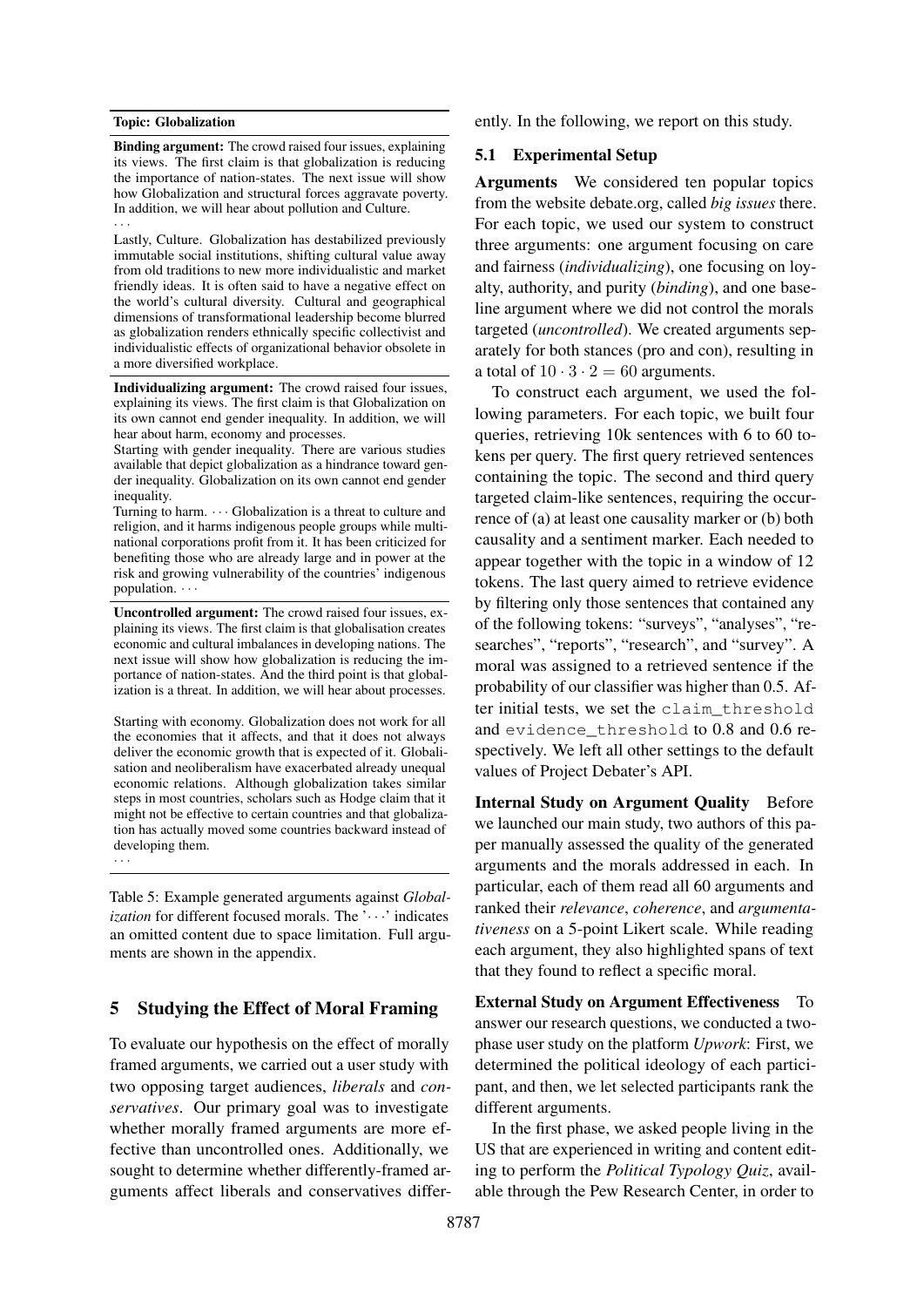<span id="page-6-2"></span>

| Type                   | Argumentativeness Relevance Coherence |     |     |     |
|------------------------|---------------------------------------|-----|-----|-----|
| Binding arguments      |                                       | 3.8 | 3.8 | 4.0 |
|                        | Individualizing arguments             | 4.2 | 4.0 | 3.9 |
| Uncontrolled arguments |                                       | 4.1 | 4.1 | 3.9 |

Table 6: Mean quality scores of the three types of evaluated arguments on a 5-point scale (higher is better).

<span id="page-6-3"></span>

| <b>Type</b>     |        |     |       | <b>Care Fairness Loyalty Authority Purity</b> |       |
|-----------------|--------|-----|-------|-----------------------------------------------|-------|
| Binding         | 16%    | 17% | 10%   | 47%                                           | $9\%$ |
| Individualizing | 17%    | 36% | 6%    | 35%                                           | 6%    |
| Uncontrolled    | $11\%$ | 21% | $4\%$ | 54%                                           | 10%   |

Table 7: Distribution of the five moral foundations found in the three types of evaluated arguments.

identify their political ideology. $4$  In 17 questions, the quiz asks participants to state their views on controversial issues in the US. The test results place the participants on a spectrum of ideologies from *solid liberal* (left) to *core conservative* (right).

In the second phase, we chose only six participants from the first phase due to budget constraints, three solid liberals (one male, two female) and three core conservatives (two males, one female). We showed each of them three arguments (one individualizing, one binding, one uncontrolled) for all 20 topic-stance pairs. For each pair, the participants read the three arguments and ranked them by perceived *effectiveness*. We followed [El Baff et al.](#page-9-7) [\(2018\)](#page-9-7), defining the effectiveness of an argument either by how empowering it is (if the participant has the same stance on the topic) or by how challenging it is (otherwise). For this purpose, the participants self-assessed their stances on each topic on a 5 point Likert scale, from 1 (strongly disagree) to 5 (strongly support) before reading the arguments.[5](#page-6-1)

### 5.2 Results

In the following, we present the results of both studies, attempting to answer our research questions.

Argument Quality Table [6](#page-6-2) presents the quality scores for each argument type and Table [7](#page-6-3) the distribution of moral foundations. Comparing the scores of binding and individualizing arguments to the uncontrolled ones, we see that our method did not notably worsen the quality of the generated arguments. The moral foundation distribution

<span id="page-6-4"></span>

Figure 2: Distribution of the stances of liberals and conservatives on the ten given topics, on a 5-point Likert scale from 1 (strongly against) to 5 (strongly support).

<span id="page-6-5"></span>

| <b>Ideology</b> | <b>Morals</b>   |     | Rank 1 Rank 2 Rank 3 Mean |     |            |
|-----------------|-----------------|-----|---------------------------|-----|------------|
| Liberals        | Binding         | 23% | 37%                       | 40% | 2.17       |
|                 | Individualizing | 40% | 40%                       | 20% | 1.80       |
|                 | Uncontrolled    | 37% | 23%                       | 40% | 2.03       |
| Conser-         | Binding         | 25% | 27%                       | 48% | 2.23       |
| vatives         | Individualizing | 50% | 37%                       | 13% | **<br>1.63 |
|                 | Uncontrolled    | 25% | 37%                       | 38% | 2.13       |
| All             | <b>Binding</b>  | 24% | 32%                       | 44% | 2.20       |
|                 | Individualizing | 45% | 38%                       | 17% | 1.72       |
|                 | Uncontrolled    | 31% | 30%                       | 39% | 2.08       |

Table 8: Rank distribution and the mean rank for each type of moral framing (binding, individualizing, uncontrolled) reflecting the effectiveness according to the different participant groups (liberals, conservatives, all). Values marked with \* and \*\* are significantly better than Uncontrolled ranks at  $p < 0.1$  and  $p < 0.05$  respectively.

indicates that binding arguments have a relatively higher focus on loyalty, authority, and purity than the individualizing arguments and a lower focus on fairness and care. This supports the impact of our method on controlling morals in arguments.

Empowering vs. Challenging Figure [2](#page-6-4) shows the distribution of challenging and empowering arguments. Liberals were more decisive with their stance on the given topics, with 73% being on the pro side, whereas only 30% of the conservatives were on that side (50% con side, 20% no stance). Since we presented arguments for both sides for each topic, we had an equal distribution of empowering and challenging arguments for the liberals. However, for conservatives, we had 40% empowering and 40% challenging arguments due to the 20% undecided cases. Since arguments supporting one side of a debate are rather challenging for the undecided audience, in our analysis below, we consider the 20% undecided cases to be challenging.

<span id="page-6-0"></span><sup>4</sup> Political Typology Quiz: [https://www.pewresearch.org/]( https://www.pewresearch.org/politics/quiz/political-typology/) [politics/quiz/political-typology/]( https://www.pewresearch.org/politics/quiz/political-typology/)

<span id="page-6-1"></span> $5$ Given an estimated workload of 3 to 3.5 hours, we paid each participant a fixed rate of \$75.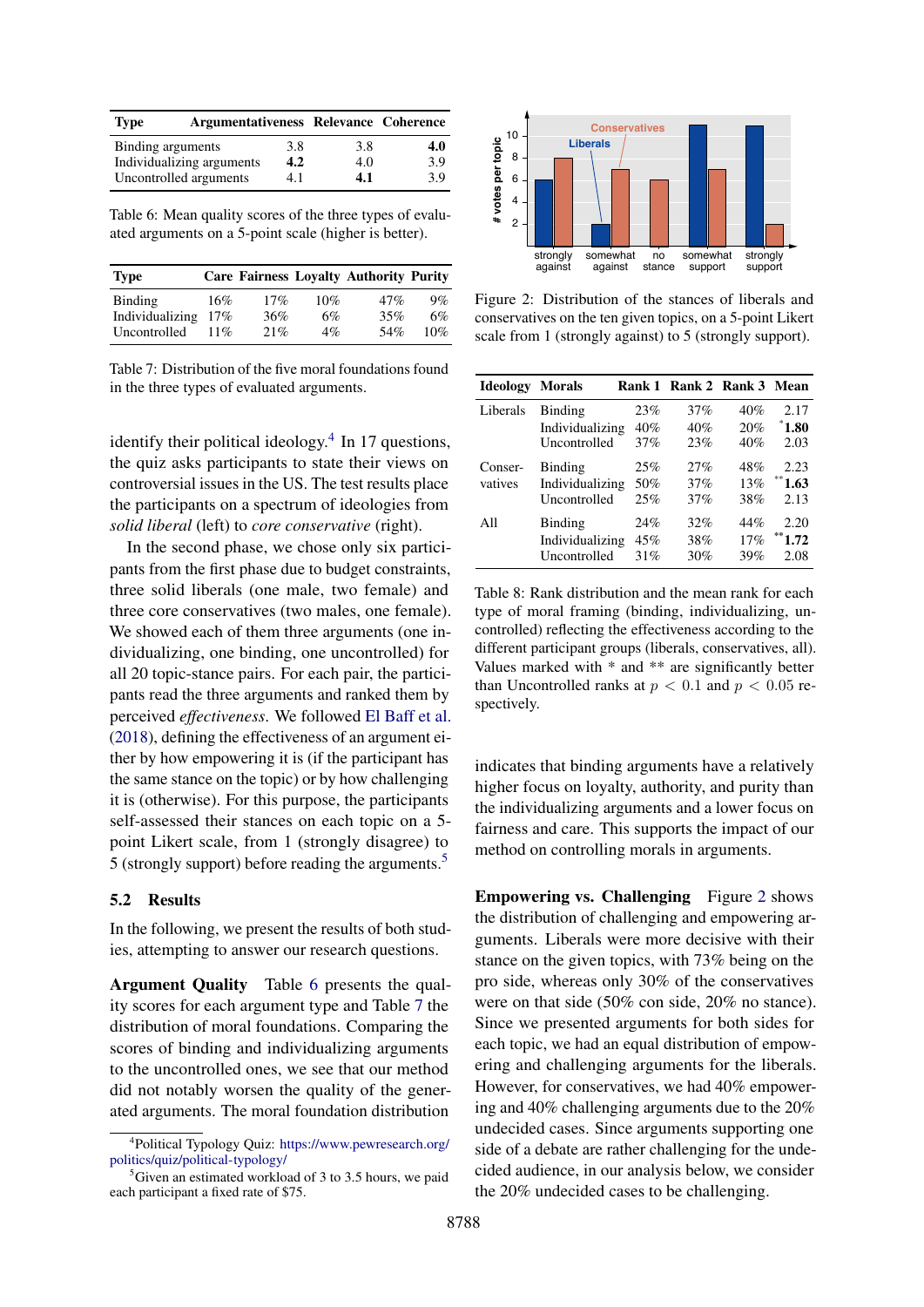<span id="page-7-1"></span>

| <b>Ideology</b>    | Moral                                      | <b>Empowering</b>    | <b>Challenging</b>         | <b>Both</b>                    |
|--------------------|--------------------------------------------|----------------------|----------------------------|--------------------------------|
| Liberals           | Binding<br>Individualizing<br>Uncontrolled | 2.27<br>1.83<br>1.90 | 2.07<br>$^*1.77$<br>2.17   | 2.17<br>$\degree$ 1.80<br>2.03 |
| Conser-<br>vatives | Binding<br>Individualizing<br>Uncontrolled | 2.29<br>1.71<br>2.00 | 2.19<br>$^*1.58$<br>2.22.  | 2.23<br>**<br>1.63<br>2.13     |
| All                | Binding<br>Individualizing<br>Uncontrolled | 2.29<br>1.71<br>2.00 | 2.19<br>**<br>1.58<br>2.22 | 2.20<br>**<br>1.72<br>2.08     |

Table 9: The mean rank of each type of moral framing (binding, individualizing, uncontrolled) according to the different participants (liberals, conservatives, all) for challenging arguments (opposite stance to participant), empowering arguments (same stance), and both. Values marked with \* and \*\* are significantly better than Uncontrolled ranks at  $p < 0.1$  and  $p < 0.05$  respectively.

Effectiveness of Moral Arguments Table [8](#page-6-5) shows the rank distribution for morally-framed arguments (*binding* and *individualizing*) compared to the *uncontrolled* ones for liberals, conservatives, and all together. In general, the participants ranked the arguments framed in terms of fairness and care (*individualizing*) significantly better than the *uncontrolled* ones, with an average rank of 1.72 compared to 2.08.<sup>[6](#page-7-0)</sup> This difference is significant at  $p < 0.05$ using student  $t$ -test. This signals a positive answer to our first research question: a focus on morals can make arguments more effective. A closer look at the distribution of arguments at *Rank 1* shows that conservatives were more susceptible to moral arguments (75% binding and individualizing) compared to liberals (63%).

Next, we examine whether arguments with different morals affect liberals and conservatives differently by looking at the achieved ranks of both empowering and challenging arguments.

Effectiveness depending on Ideology Looking at the mean ranks assigned by liberals in Table [9,](#page-7-1) we observe that challenging arguments that focus on individualizing morals (care and fairness) are most effective. We validate that the difference is significant for  $p < 0.1$  using student t-test. This is in line with [Feinberg and Willer](#page-9-2) [\(2015\)](#page-9-2) who found that arguments framed in terms of liberal morals were more convincing to liberals. Notably, this effectiveness slightly decreases when arguments are empowering. A reasonable hypothesis is that, in the case of empowering arguments, the audience may

be more interested in the opposing views, which might be covered by uncontrolled arguments. We investigate this hypothesis further via a follow-up questionnaire below.

Now, we look at the conservatives. Although they also valued the individual arguments the most, we observe that, when arguments challenged their views, a focus on binding morals (loyalty, authority, and purity) became slightly more effective than the uncontrolled arguments. Generally, morally framed arguments that challenged the views of conservatives were significantly more effective than uncontrolled ones at  $p < 0.1$  using the student t-test.

Agreement across Ideologies We measured inter-annotator agreement between the participants using Kendall's W [\(Kendall and Smith,](#page-10-15) [1939\)](#page-10-15). The agreement of all six participants was 0.29. In contrast, when considering liberals and conservatives separately, it increased to 0.35 for liberals and 0.51 for conservatives. This indicates higher agreement between participants having similar political ideology and matches the common notion that conservatives are more unified in their views than liberals.

Reasons behind Effectiveness Judgments In a follow-up questionnaire, we investigated our participants' judgments. We asked them to self-assess whether they prefer (1) arguments with *knowledge* they have or are not familiar with, (2) arguments that matched or challenged their *own views*, (3) arguments that convince *others* who share or oppose their *views*, and (4) what affected the judgments of argument *effectiveness* more: knowledge or views, each in empowering and challenging cases.

Table [10](#page-8-0) shows that the participants ranked knowledge as the most relevant *effectiveness* aspect. In terms of *others' views*, the majority valued arguments that focus on the opposing views, whereas preferences differ for empowering and challenging arguments on *own views*. Due to the reliability issues of self-assessment of one's moral judgments [\(Pizarro,](#page-10-16) [2000\)](#page-10-16), we acknowledge the limitation of this study, though. We present details on the questionnaire and its results in the appendix.

### 6 Discussion and Limitations

We explicitly acknowledge the limited number of liberals and conservatives that we recruited in our final user study, who might not represent the whole population. Since the low sample size affects the

<span id="page-7-0"></span><sup>&</sup>lt;sup>6</sup>The difference in mean ranks is 0.36, 95% CI [0.17, 0.57].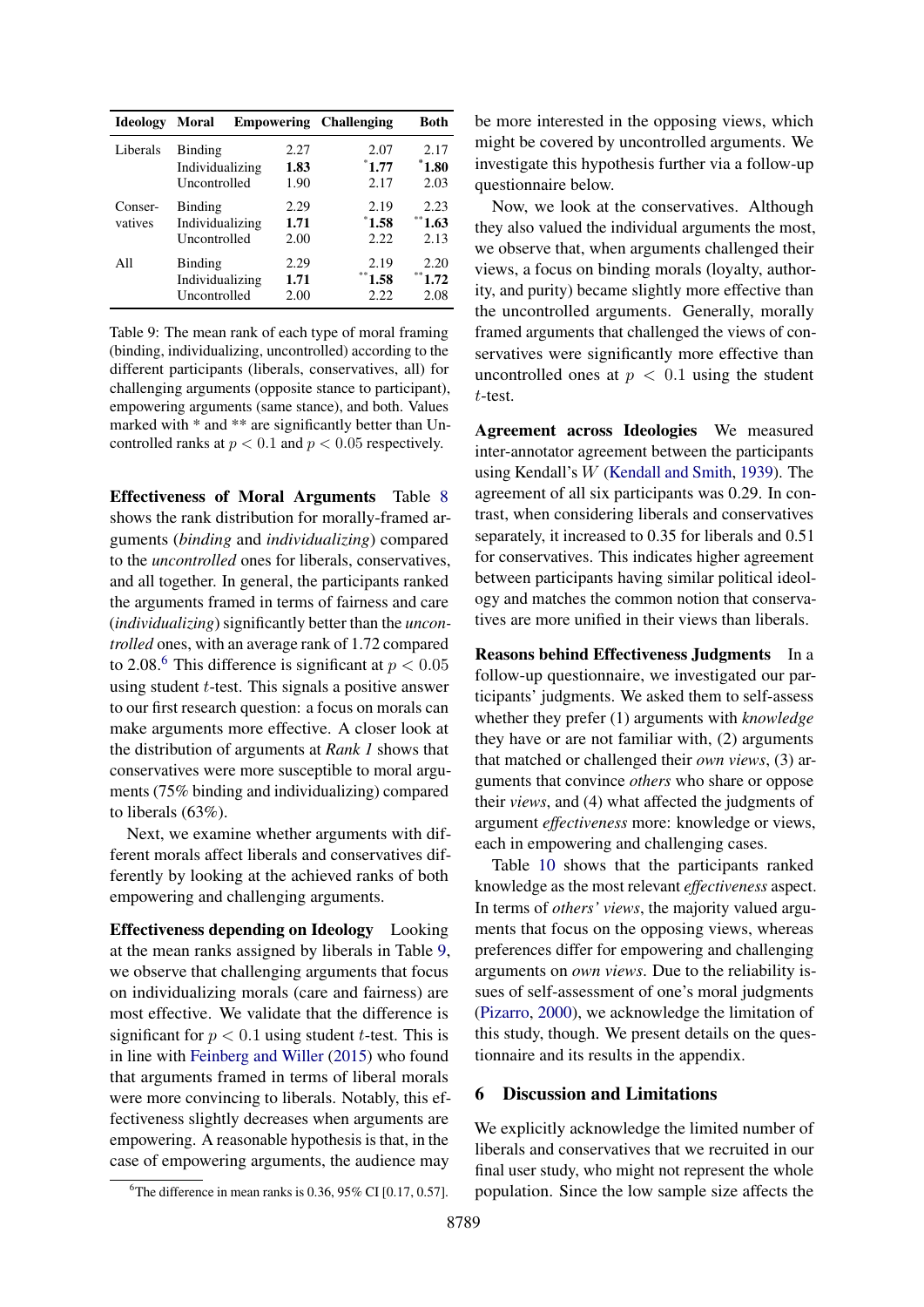<span id="page-8-0"></span>

|                          |                                       |                              | <b>Empowering Challenging</b> | All                    |
|--------------------------|---------------------------------------|------------------------------|-------------------------------|------------------------|
| Knowledge                | Know about<br>Not familiar<br>Neither | 33.3%<br>$66.7\%$<br>$0.0\%$ | 83.3% 75.0%<br>$16.7\%$       | $0.0\%$ 16.7\%<br>8.3% |
| Own views                | Matched<br>Challenging<br>Neither     | 50.0%<br>33.3%<br>16.7%      | 50.0% 41.7%<br>33.37% 25.0%   | 16.7% 33.3%            |
| Others' views Share view | Oppose view 66.7%<br>Neither          | 16.7%<br>16.7%               | $0.0\%$<br>66.7% 66.7%        | 8.3%<br>33.3% 25.0%    |
| Effectiveness            | Knowledge<br><b>Views</b><br>Neither  | 83.3%<br>16.7%<br>$0.0\%$    | 66.7% 75.0%<br>$0.0\%$        | 33.3% 25.0%<br>$0.0\%$ |

Table 10: Distribution of preferences (options) selected by the annotators for each of the four asked questions for empowering and challenging cases.

reliability of our results, we performed significance tests to report our main results with a certain confidence level. As far as budget permits, further studies should be run with a more significant sample to reassess the reliability of the results.

Despite the limitation above, the results of our evaluation indicate that arguments targeting the moral foundations of care and fairness are more effective than others, at least in the tested sample. Also, we observed that focusing on the audience's views in challenging arguments makes them more effective. Regarding political ideologies, while our results match the literature in that liberals were affected more by arguments focusing on their views (care and fairness), especially when challenged, conservatives did not rank binding arguments higher than individualizing ones. However, the conservatives still showed a higher tendency to be affected by morally framed arguments than liberals.

Our approach is limited by its capability to retrieve argumentative texts that discuss the topic from different moral perspectives. In the retrieval component, we have focused on obtaining sentences containing precisely the addressed topic. A more elaborated approach could broaden the search to relevant topics through topic expansion. Further, we could use *Project Debater* only through the predefined API, restricting the way we integrate the moral tagging of sentences. Ideally, it would be performed during indexing; then, choosing the morals to focus on could be defined as part of the queries. Also, it is noteworthy that our moral classifier is trained on an automatically annotated dataset which may have limited its performance.

Still, we demonstrated that it is feasible to tune arguments automatically to target certain morals and that such arguments tend to be more effective. Moreover, our results indicate that differently framed arguments have a different effect on different audiences. This opens opportunities for generating more effective arguments when targeting a specific audience, bridging the gap between disagreeing parties by focusing on the shared beliefs.

### 7 Conclusion

In this work, we have proposed an extension of Project Debater that generates morally framed arguments. Due to the lack of training data for classifying morals, we have used distant supervision to collect a large set of argumentative sentences automatically annotated for moral foundations. Training a BERT-based classifier on the data yielded stateof-the-art results. We have integrated the classifier with functionalities of Project Debater to tune arguments tuned towards specific morals. According to our user study, arguments with morals relevant to liberals are more effective than arguments without any control of morals. Also, conservatives were more affected by moral arguments. Our results demonstrate the feasibility of generating morally framed arguments. By focusing on shared morals, we believe that a respective system helps bridge disagreement of opposing audiences in practice.

# Acknowledgments

This work was funded by the Deutsche Forschungsgemeinschaft (DFG, German Research Foundation): TRR 318/1 2021 - 438445824. We would also like to thank the reviewers and the participants who took part anonymously in our user study.

# 8 Ethical Statement

The responsible administrative board of Paderborn University formally approved our external study. We did not gather any personal information about the participants that could connect their ideologies to their identity. Accordingly, no sensitive information was sent via the Project Debater API. Also, we ensured that they get paid more than the minimum wage in the U.S., namely 75\$ for a workload of 3 to 3.5 hours. Once more, we would like to indicate here that the results of this paper should be considered preliminary due to the limited number of surveyed users. Budget constraints did not allow to increase this number.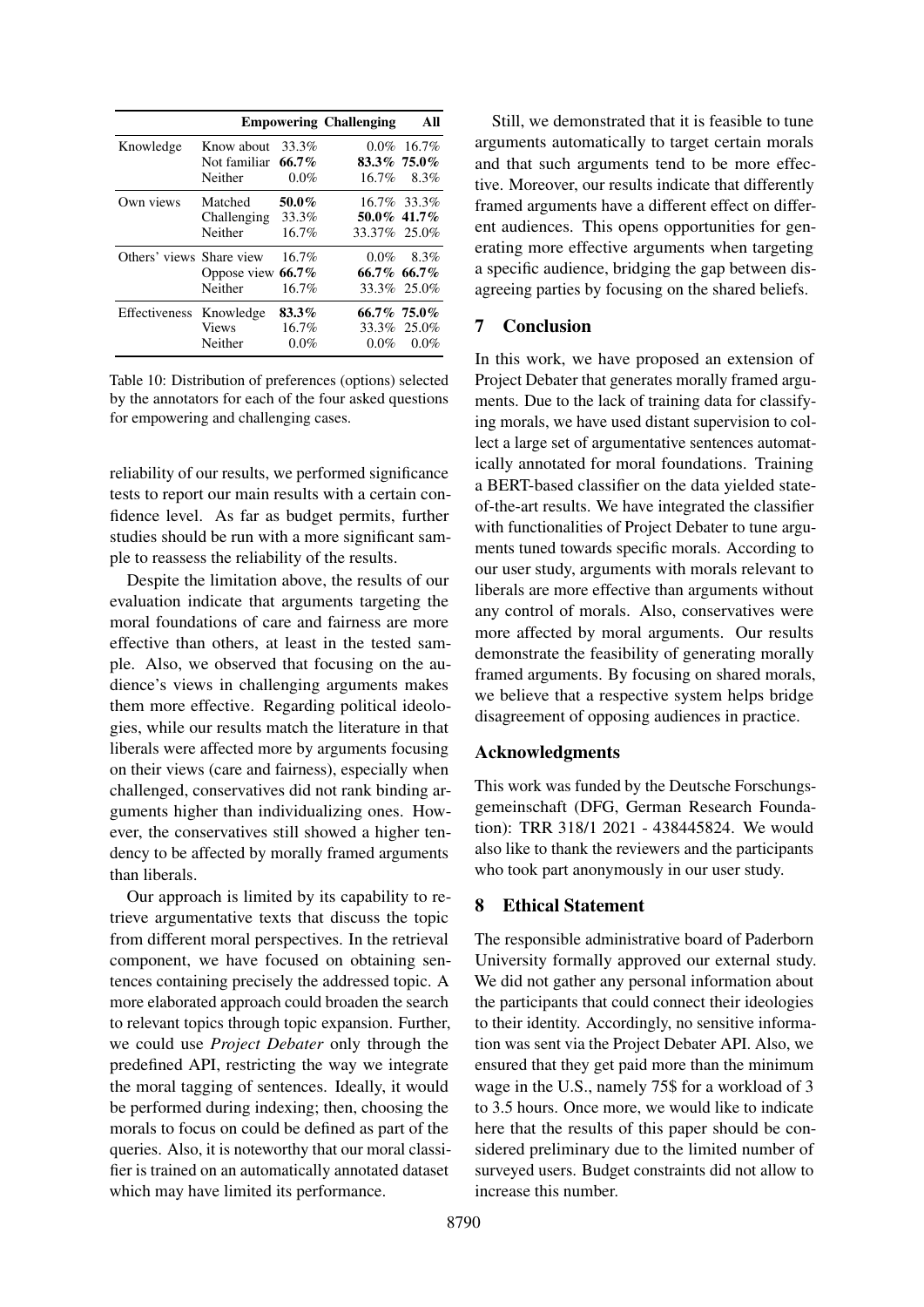Working on technologies that aim to persuade an audience raises ethical concerns. Using knowledge about a user's morals is a critical act, and if done, it should be clearly communicated to the users. Similarly, generating arguments aiming to convince the audience could be thought of as a manipulation attempt. To avoid manipulation, any technology aiming at convincing the audience should be transparent about it by keeping the user informed of how their information is being used. Since we rely on the arguments provided by the Project Debater API, we ultimately cannot control their content, but our internal quality assessment study did not raise any notable concerns on the information contained.

As mentioned, the long-term goal of our envisioned system is not to use the audience's morals to generate arguments that convince them. Rather, given two disagreeing parties, the goal is to generate a wider spectrum of arguments covering relevant morals for both parties. We have argued in this paper that such morally rich arguments are more effective and could better achieve agreement between the disagreeing parties.

### References

- <span id="page-9-5"></span>Khalid Al Khatib, Michael Völske, Shahbaz Syed, Nikolay Kolyada, and Benno Stein. 2020. Exploiting personal characteristics of debaters for predicting persuasiveness. In *Proceedings of the 58th Annual Meeting of the Association for Computational Linguistics*, pages 7067–7072.
- <span id="page-9-6"></span>Milad Alshomary, Wei-Fan Chen, Timon Gurcke, and Henning Wachsmuth. 2021a. Belief-based generation of argumentative claims. In *Proceedings of the 16th Conference of the European Chapter of the Association for Computational Linguistics: Main Volume*, pages 224–233.
- <span id="page-9-10"></span>Milad Alshomary, Shahbaz Syed, Martin Potthast, and Henning Wachsmuth. 2020. [Target inference in argu](https://doi.org/10.18653/v1/2020.acl-main.399)[ment conclusion generation.](https://doi.org/10.18653/v1/2020.acl-main.399) In *Proceedings of the 58th Annual Meeting of the Association for Computational Linguistics*, pages 4334–4345, Online. Association for Computational Linguistics.
- <span id="page-9-8"></span>Milad Alshomary, Shahbaz Syed, Martin Potthast, and Henning Wachsmuth. 2021b. Argument undermining: Counter-argument generation by attacking weak premises. *arXiv preprint arXiv:2105.11752*.
- <span id="page-9-0"></span>Milad Alshomary and Henning Wachsmuth. 2021. Toward audience-aware argument generation. *Patterns*, 2(6):100253.
- <span id="page-9-12"></span>Oscar Araque, Lorenzo Gatti, and Kyriaki Kalimeri. 2020. Moralstrength: Exploiting a moral lexicon and

embedding similarity for moral foundations prediction. *Knowledge-based systems*, 191:105184.

- <span id="page-9-14"></span>Roy Bar-Haim, Indrajit Bhattacharya, Francesco Dinuzzo, Amrita Saha, and Noam Slonim. 2017. Stance classification of context-dependent claims. In *Proceedings of the 15th Conference of the European Chapter of the Association for Computational Linguistics: Volume 1, Long Papers*, pages 251–261.
- <span id="page-9-9"></span>Yonatan Bilu, Daniel Hershcovich, and Noam Slonim. 2015. [Automatic claim negation: Why, how and](https://doi.org/10.3115/v1/W15-0511) [when.](https://doi.org/10.3115/v1/W15-0511) In *Proceedings of the 2nd Workshop on Argumentation Mining*, pages 84–93, Denver, CO. Association for Computational Linguistics.
- <span id="page-9-11"></span>Jacob Devlin, Ming-Wei Chang, Kenton Lee, and Kristina Toutanova. 2019. Bert: Pre-training of deep bidirectional transformers for language understanding. In *NAACL-HLT (1)*.
- <span id="page-9-3"></span>Esin Durmus and Claire Cardie. 2018. [Exploring the](https://doi.org/10.18653/v1/N18-1094) [role of prior beliefs for argument persuasion.](https://doi.org/10.18653/v1/N18-1094) In *Proceedings of the 2018 Conference of the North American Chapter of the Association for Computational Linguistics: Human Language Technologies, Volume 1 (Long Papers)*, pages 1035–1045, New Orleans, Louisiana. Association for Computational Linguistics.
- <span id="page-9-13"></span>Liat Ein-Dor, Eyal Shnarch, Lena Dankin, Alon Halfon, Benjamin Sznajder, Ariel Gera, Carlos Alzate, Martin Gleize, Leshem Choshen, Yufang Hou, et al. 2020. Corpus wide argument mining?a working solution. In *Proceedings of the AAAI Conference on Artificial Intelligence*, volume 34, pages 7683–7691.
- <span id="page-9-4"></span>Roxanne El Baff, Khalid Al Khatib, Benno Stein, and Henning Wachsmuth. 2020. Persuasiveness of news editorials depending on ideology and personality. In *Third Workshop on Computational Modeling of People's Opinions, Personality, and Emotion's in Social Media*, volume 3, pages 29–40. Association for Computational Linguistics.
- <span id="page-9-7"></span>Roxanne El Baff, Henning Wachsmuth, Khalid Al Khatib, and Benno Stein. 2018. Challenge or empower: Revisiting argumentation quality in a news editorial corpus. In *Proceedings of the 22nd Conference on Computational Natural Language Learning*, pages 454–464.
- <span id="page-9-2"></span>Matthew Feinberg and Robb Willer. 2015. From gulf to bridge: When do moral arguments facilitate political influence? *Personality and Social Psychology Bulletin*, 41(12):1665–1681.
- <span id="page-9-1"></span>Dean Fulgoni, Jordan Carpenter, Lyle Ungar, and Daniel Preotiuc-Pietro. 2016. An empirical exploration of moral foundations theory in partisan news sources. In *Proceedings of the Tenth International Conference on Language Resources and Evaluation (LREC'16)*, pages 3730–3736.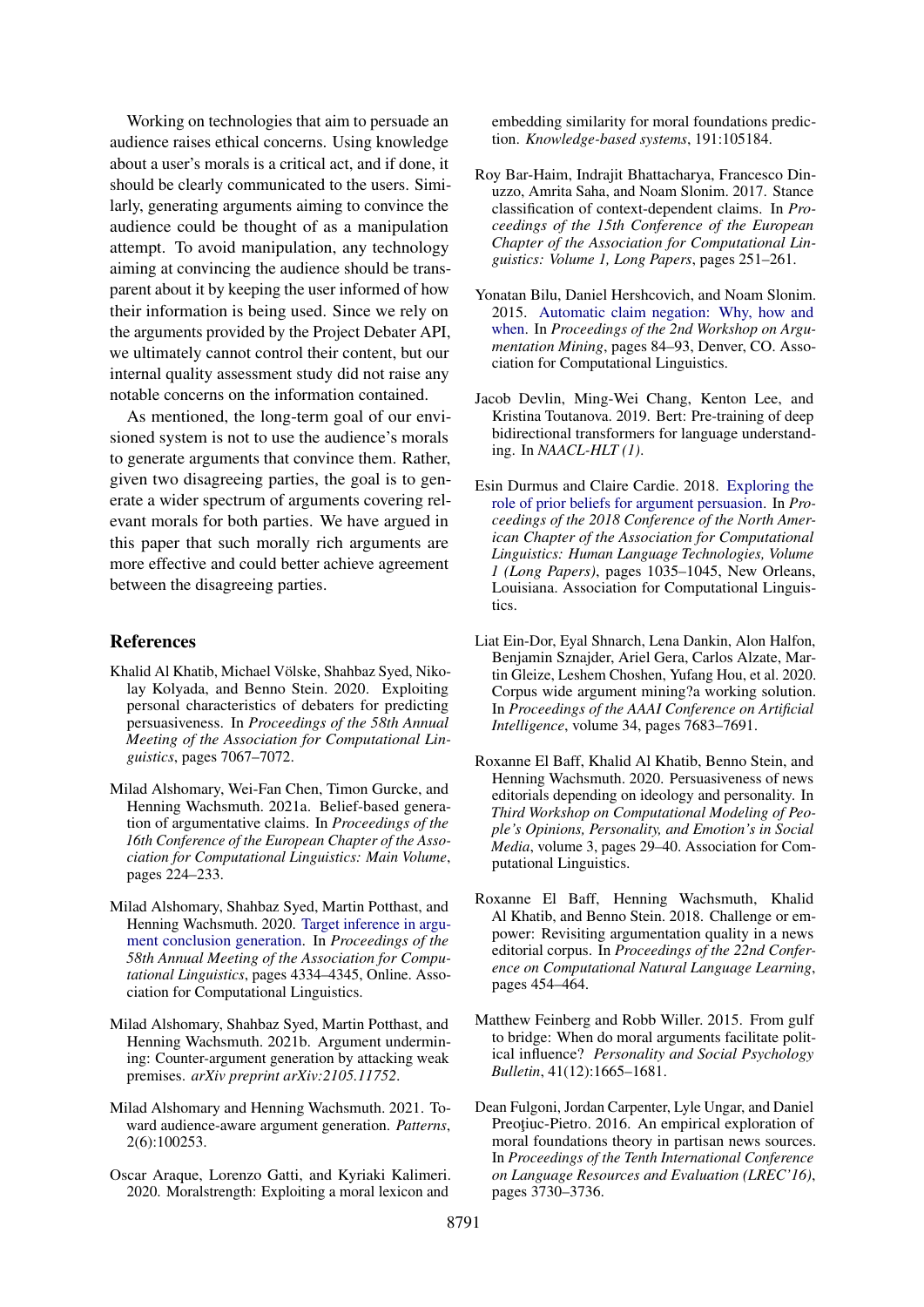- <span id="page-10-8"></span>Jesse Graham, Jonathan Haidt, and Brian A Nosek. 2009. Liberals and conservatives rely on different sets of moral foundations. *Journal of personality and social psychology*, 96(5):1029.
- <span id="page-10-1"></span>Jonathan Haidt. 2012. *The righteous mind: Why good people are divided by politics and religion*. Vintage.
- <span id="page-10-7"></span>Jonathan Haidt and Craig Joseph. 2004. Intuitive ethics: How innately prepared intuitions generate culturally variable virtues. *Daedalus*, 133(4):55–66.
- <span id="page-10-11"></span>Christopher Hidey and Kathleen McKeown. 2019. Fixed that for you: Generating contrastive claims with semantic edits. In *Proceedings of the 2019 Conference of the North American Chapter of the Association for Computational Linguistics: Human Language Technologies, Volume 1 (Long and Short Papers)*, pages 1756–1767.
- <span id="page-10-13"></span>Joe Hoover, Gwenyth Portillo-Wightman, Leigh Yeh, Shreya Havaldar, Aida Mostafazadeh Davani, Ying Lin, Brendan Kennedy, Mohammad Atari, Zahra Kamel, Madelyn Mendlen, et al. 2020. Moral foundations twitter corpus: A collection of 35k tweets annotated for moral sentiment. *Social Psychological and Personality Science*, 11(8):1057–1071.
- <span id="page-10-10"></span>Xinyu Hua, Zhe Hu, and Lu Wang. 2019. Argument generation with retrieval, planning, and realization. In *Proceedings of the 57th Annual Meeting of the Association for Computational Linguistics*, pages 2661– 2672.
- <span id="page-10-3"></span>Ioana Hulpus, Jonathan Kobbe, Heiner Stuckenschmidt, and Graeme Hirst. 2020. Knowledge graphs meet moral values. In *Proceedings of the Ninth Joint Conference on Lexical and Computational Semantics*, pages 71–80.
- <span id="page-10-9"></span>Kristen Johnson and Dan Goldwasser. 2018. Classification of moral foundations in microblog political discourse. In *Proceedings of the 56th Annual Meeting of the Association for Computational Linguistics (Volume 1: Long Papers)*, pages 720–730.
- <span id="page-10-15"></span>Maurice G Kendall and B Babington Smith. 1939. The problem of m rankings. *The annals of mathematical statistics*, 10(3):275–287.
- <span id="page-10-4"></span>Jonathan Kobbe, Ines Rehbein, Ioana Hulpu?, and Heiner Stuckenschmidt. 2020. Exploring morality in argumentation. In *Proceedings of the 7th Workshop on Argument Mining*, pages 30–40.
- <span id="page-10-6"></span>Stephanie M. Lukin, Pranav Anand, Marilyn A. Walker, and Steve Whittaker. 2017. Argument strength is in the eye of the beholder: Audience effects in persuasion. In *EACL*.
- <span id="page-10-16"></span>David Pizarro. 2000. Nothing more than feelings? the role of emotions in moral judgment. *Journal for the Theory of Social Behaviour*, 30(4):355–375.
- <span id="page-10-2"></span>Benjamin Schiller, Johannes Daxenberger, and Iryna Gurevych. 2020. Aspect-controlled neural argument generation. *arXiv preprint arXiv:2005.00084*.
- <span id="page-10-14"></span>Noam Slonim, Gurinder Singh Atwal, Gašper Tkačik, and William Bialek. 2005. Information-based clustering. *Proceedings of the National Academy of Sciences*, 102(51):18297–18302.
- <span id="page-10-0"></span>Noam Slonim, Yonatan Bilu, Carlos Alzate, Roy Bar-Haim, Ben Bogin, Francesca Bonin, Leshem Choshen, Edo Cohen-Karlik, Lena Dankin, Lilach Edelstein, et al. 2021. An autonomous debating system. *Nature*, 591(7850):379–384.
- <span id="page-10-12"></span>Shahbaz Syed, Khalid Al-Khatib, Milad Alshomary, Henning Wachsmuth, and Martin Potthast. 2021. Generating informative conclusions for argumentative texts. *arXiv preprint arXiv:2106.01064*.
- <span id="page-10-5"></span>Henning Wachsmuth, Manfred Stede, Roxanne El Baff, Khalid Al Khatib, Maria Skeppstedt, and Benno Stein. 2018. [Argumentation synthesis following](http://aclweb.org/anthology/C18-1318) [rhetorical strategies.](http://aclweb.org/anthology/C18-1318) In *Proceedings of the 27th International Conference on Computational Linguistics*, pages 3753–3765. Association for Computational Linguistics.

### A The follow-up questionnaire

This section details the follow-up questionnaire we carried to investigate users' judgments of effectiveness in both challenging and empowering arguments. In the questionnaire, we asked our six annotators the following four questions regarding the challenging arguments:

- Your views: When arguments contested your stance on the topic, which of the following arguments did you see as more effective:
	- 1. Arguments that matched your views
	- 2. Arguments that challenged your views
	- 3. Neither of those was important
- Your knowledge: When arguments contested your stance on the topic, which of the following arguments did you see as more effective:
	- 1. Arguments based on views you already knew about
	- 2. Arguments that introduce views you were not familiar with
	- 3. Neither of those was important
- Others' views: When arguments contested your stance on the topic, which of the following arguments did you see as more effective:
	- 1. Arguments you saw as particularly convincing to people that share your views
	- 2. Arguments you saw as particularly convincing to people that rather oppose your views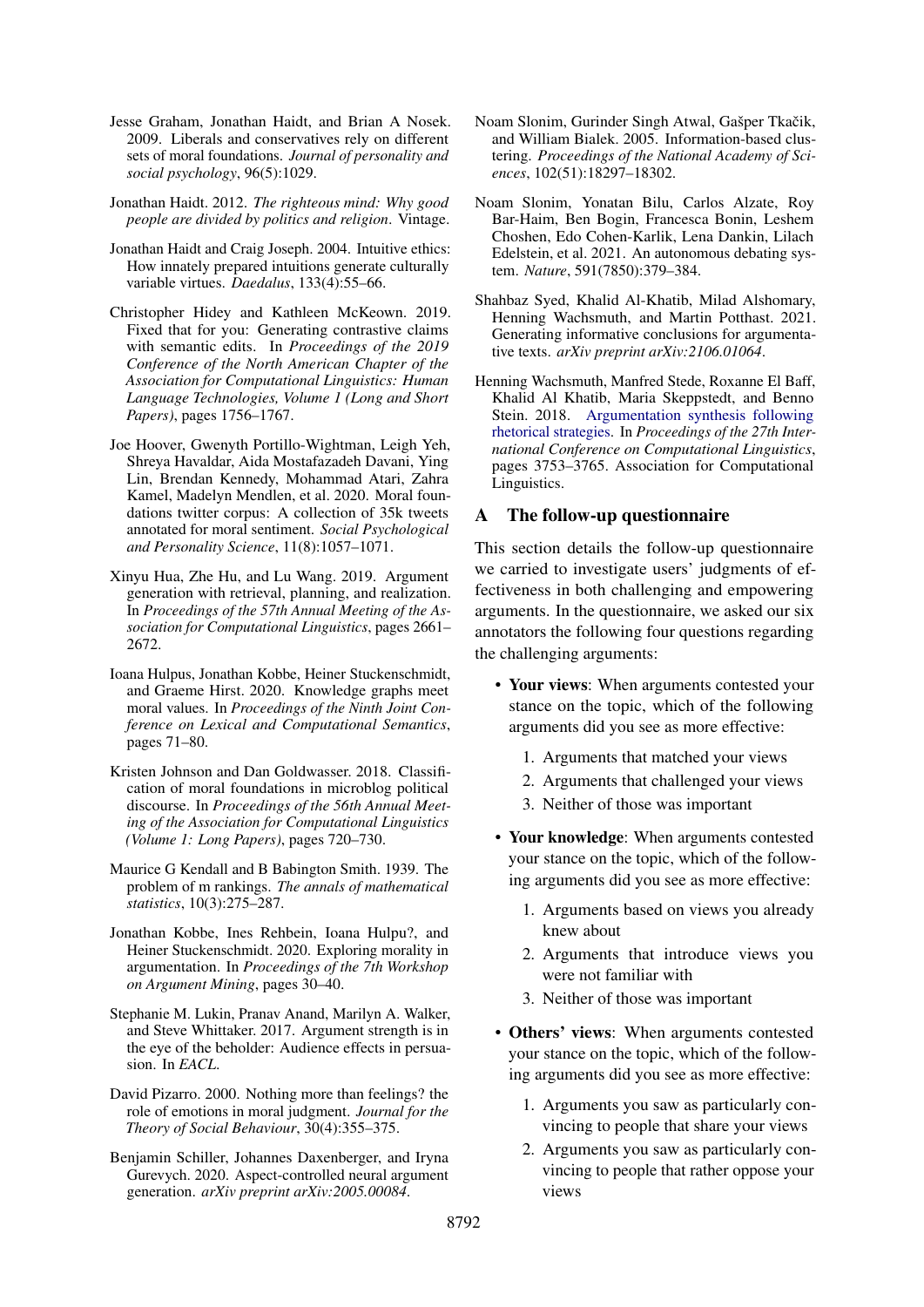- 3. Neither of those was important
- Effectiveness: When arguments contested your stance on the topic, which of the above three was most important for you to judge about effectiveness:
	- 1. Your views
	- 2. Your knowledge
	- 3. Others' views

Similarly, we ask the same questions in the case of empowering arguments. Table 9 summarizes the results of the four asked questions in both empowering and challenging arguments. In general, among the three aspects, the knowledge aspect was the most relevant one to the majority of the annotators (last row). When the annotators were asked about the their own views (first row), conservatives favored mostly arguments that challenged their own views, while liberals favored mostly empowering arguments that matched their views. Regarding others' views, most conservatives and liberals valued empowering arguments that were particularly convincing to people that oppose their views. Nevertheless, we acknowledge the limited reliability of such self-assessment of one's moral judgments due to the complicated cognitive mechanisms behind it [\(Pizarro,](#page-10-16) [2000\)](#page-10-16).

# B Example Generated Arguments

We present in Table 7-9 a sample of generated arguments on three topics focusing on both individualizing and binding morals, as well as uncontrolled.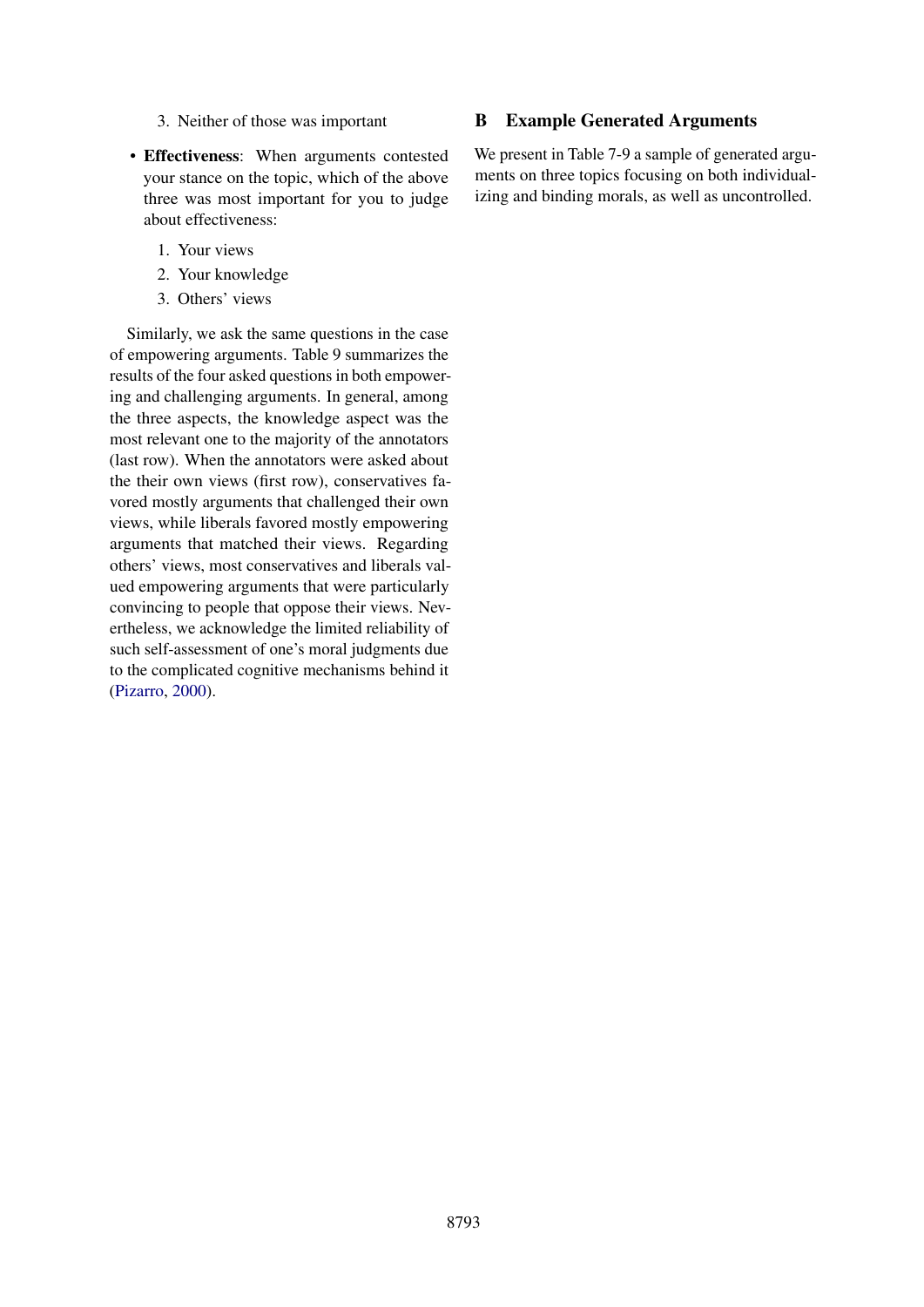|                      |              | <b>Conservatives</b> |           |          |            | <b>Liberals</b> |          | ALL        |          |          |  |
|----------------------|--------------|----------------------|-----------|----------|------------|-----------------|----------|------------|----------|----------|--|
|                      |              | Empow.               | Chall.    |          | All Empow. | Chall.          |          | All Empow. | Chall.   | All      |  |
| Knowledge            | Know about   | 33.3%                | $0.0\%$   | $16.7\%$ | 33.3%      | $0.0\%$         | $16.7\%$ | 33.3%      | $0.0\%$  | $16.7\%$ |  |
|                      | Not familiar | $66.7\%$             | 66.7%     | $66.7\%$ | $66.7\%$   | $100.0\%$       | 83.3%    | 66.7%      | 83.3%    | 75.0%    |  |
|                      | Neither      | $0.0\%$              | 33.3%     | $16.7\%$ | $0.0\%$    | $0.0\%$         | $0.0\%$  | $0.0\%$    | $16.7\%$ | 8.3%     |  |
| Own views            | Matched      | 33.3%                | $0.0\%$   | 16.7%    | $66.7\%$   | 33.3%           | 50.0%    | 50.0%      | $16.7\%$ | 33.3%    |  |
|                      | Challenging  | 33.3%                | $100.0\%$ | $66.7\%$ | 33.7%      | $0.0\%$         | $16.7\%$ | 33.3%      | 50.0%    | $41.7\%$ |  |
|                      | Neither      | $33.3\%$             | $0.0\%$   | $16.7\%$ | $0.0\%$    | $66.7\%$        | 33.3%    | $16.7\%$   | 33.3%    | 25.0%    |  |
| Others' views        | Share view   | $0.0\%$              | $0.0\%$   | $0.0\%$  | 33.3%      | $0.0\%$         | $16.7\%$ | $16.7\%$   | $0.0\%$  | 8.3%     |  |
|                      | Oppose view  | $66.7\%$             | 33.3%     | $50.0\%$ | $66.7\%$   | $100.0\%$       | 83.3%    | 66.7%      | $66.7\%$ | 66.7%    |  |
|                      | Neither      | 33.3%                | 66.7%     | 50.0%    | $0.0\%$    | $0.0\%$         | $0.0\%$  | $16.7\%$   | 33.3%    | 25.0%    |  |
| <b>Effectiveness</b> | Knowledge    | 66.7%                | 66.7%     | $66.7\%$ | $100.0\%$  | $66.7\%$        | 83.3%    | 83.3%      | 66.7%    | 75.0%    |  |
|                      | <b>Views</b> | 33.3%                | 33.3%     | 33.3%    | $0.0\%$    | 33.3%           | $16.7\%$ | $16.7\%$   | 33.3%    | 25.0%    |  |
|                      | Neither      | $0.0\%$              | $0.0\%$   | $0.0\%$  | $0.0\%$    | $0.0\%$         | $0.0\%$  | $0.0\%$    | $0.0\%$  | $0.0\%$  |  |

Table 11: Distribution of preferences (options) selected by the liberal and conservative annotators for each of the four asked questions for both the empowering and challenging cases.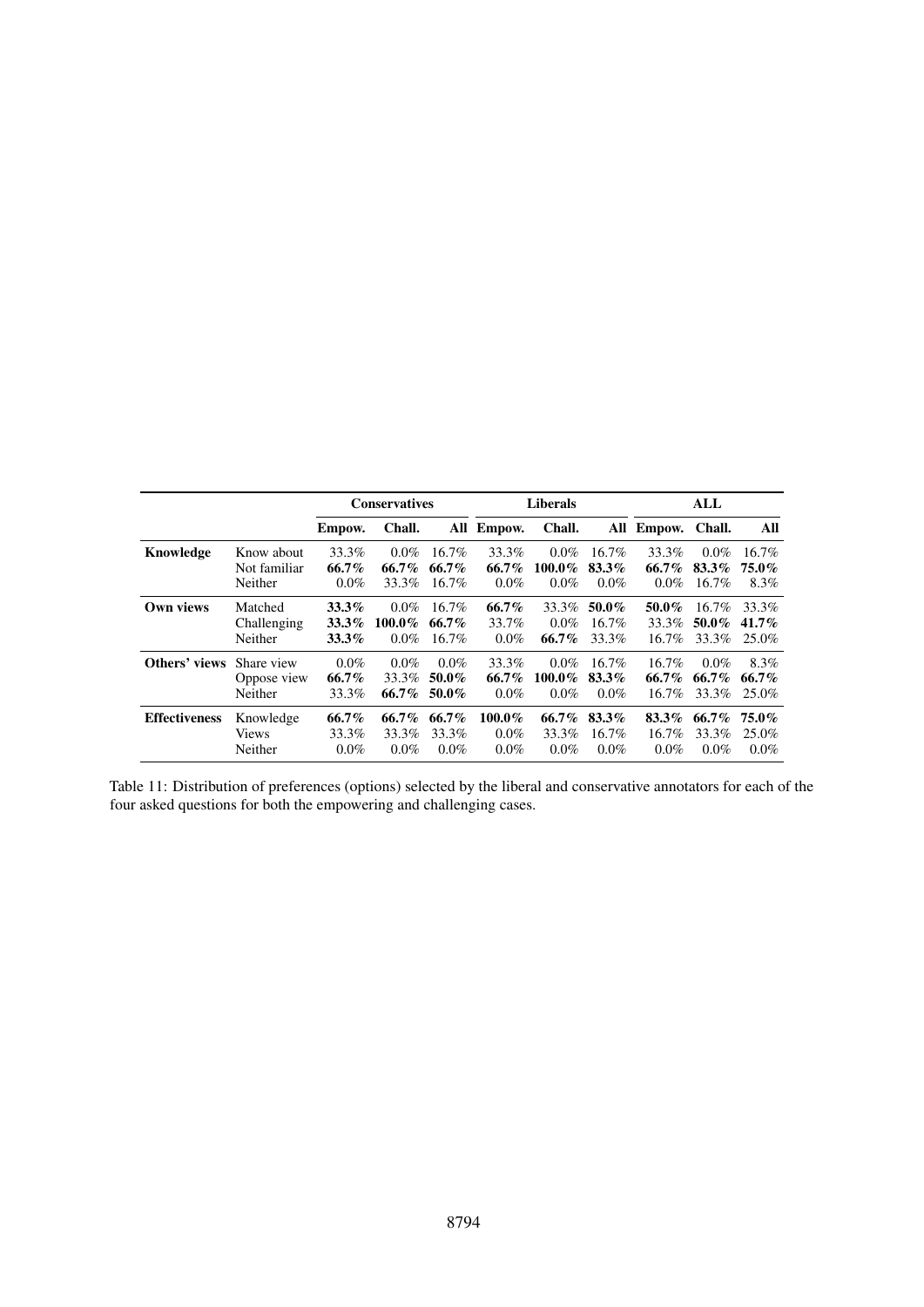#### Topic: Globalization

Binding argument: The crowd raised four issues, explaining its views. The first claim is that globalization is reducing the importance of nation-states. The next issue will show how Globalization and structural forces aggravate poverty. In addition, we will hear about pollution and Culture.

Starting with nation states. Globalization is reducing the importance of nation-states. It has fueled the rise of transnational corporations, and their power has vaulted to the point where they can now rival many nation states. This trend may threaten national identity because globalization undermines the importance of being a citizen of a particular country. According to Ramonet, globalization and ultra-liberalism threaten the sovereignty of national states. Some scholars have argued that increasing globalization has actually led to a contemporary form of imperialism, in which economic and cultural norms and discourses are imposed by dominant nations on weaker nations.

Turning to poverty. Critics of globalization say that it disadvantages poorer countries. Globalization and structural forces aggravate poverty and continue to push individuals to the margins of society. Academic contributors to The Routledge Handbook of Poverty in the United States postulate that new and extreme forms of poverty have emerged in the U.S. as a result of neoliberal structural adjustment policies and globalization, which have rendered economically marginalized communities as destitute "surplus populations" in need of control and punishment.

Pollution was also mentioned. Globalization creates risks that concern people from all different classes; for example, radioactivity, pollution, and even unemployment. As International commerce develops new trade routes, markets and products it facilitates the spread of invasive species.

Lastly, Culture. Globalization has destabilized previously immutable social institutions, shifting cultural value away from old traditions to new more individualistic and market friendly ideas. It is often said to have a negative effect on the world's cultural diversity. Cultural and geographical dimensions of transformational leadership become blurred as globalization renders ethnically specific collectivist and individualistic effects of organizational behavior obsolete in a more diversified workplace.

Individualizing argument: The crowd raised four issues, explaining its views. The first claim is that Globalization on its own cannot end gender inequality. In addition, we will hear about harm, economy and processes.

Starting with gender inequality. There are various studies available that depict globalization as a hindrance toward gender inequality. Globalization on its own cannot end gender inequality.

Turning to harm. Some critics of globalization argue that it harms the diversity of cultures. Globalization is a threat to culture and religion, and it harms indigenous people groups while multinational corporations profit from it. It has been criticized for benefiting those who are already large and in power at the risk and growing vulnerability of the countries' indigenous population. As of recently, it has been argued that globalization poses a threat to the CHS way of thinking because it often leads to the dissolution of distinct states.

Economy was also mentioned. According to many left-wing greens, economic globalization is considered a threat to wellbeing, which will replace natural environments and local cultures with a single trade economy, termed the global economic monoculture. Globalisation is the cause of slow growth, unemployment and excessive debt in Western economies. It makes people poor by taking away money from people who formerly had it. Globalization does not work for all the economies that it affects, and that it does not always deliver the economic growth that is expected of it. It is pretty much making all poor countries richer with the exception of various african countries because of their continious state of war between the local tribes.

Lastly, processes. Processes of globalization present humankind with many issues that are considered problematic in at least one culture or society, and often multiple societies. The books suggest that contemporary processes of globalization and mediatization have contributed to materially abstracting relations between people, with major consequences for how we live our lives. On the other side, the process of globalization has generated universal disenchantment.

Uncontrolled argument: The crowd raised four issues, explaining its views. The first claim is that globalisation creates economic and cultural imbalances in developing nations. The next issue will show how globalization is reducing the importance of nation-states. And the third point is that globalization is a threat. In addition, we will hear about processes.

Starting with economy. Globalization does not work for all the economies that it affects, and that it does not always deliver the economic growth that is expected of it. Globalisation and neoliberalism have exacerbated already unequal economic relations. Although globalization takes similar steps in most countries, scholars such as Hodge claim that it might not be effective to certain countries and that globalization has actually moved some countries backward instead of developing them.

Turning to nation states. Globalization is reducing the importance of nation-states. It engenders conflicts within and between nations over domestic norms and social institutions. This trend may threaten national identity because globalization undermines the importance of being a citizen of a particular country. According to Ramonet, globalization and ultra-liberalism threaten the sovereignty of national states.

Threats was also mentioned. Case studies of Thailand and the Arab nations' view of globalization show that globalization is a threat to culture and religion, and it harms indigenous people groups while multinational corporations profit from it. As of recently, it has been argued that globalization poses a threat to the CHS way of thinking because it often leads to the dissolution of distinct states.

Lastly, processes. The combined processes of industrialization and globalization have disrupted longstanding livelihoods and systems of production, forcing many families to focus more on income-generating activities than on subsistence practices. Academic contributors to The Routledge Handbook of Poverty in the United States postulate that new and extreme forms of poverty have emerged in the U.S. as a result of neoliberal structural adjustment policies and globalization, which have rendered economically marginalized communities as destitute "surplus populations" in need of control and punishment.

Table 12: Example generated arguments against *Globalization* for different focused morals.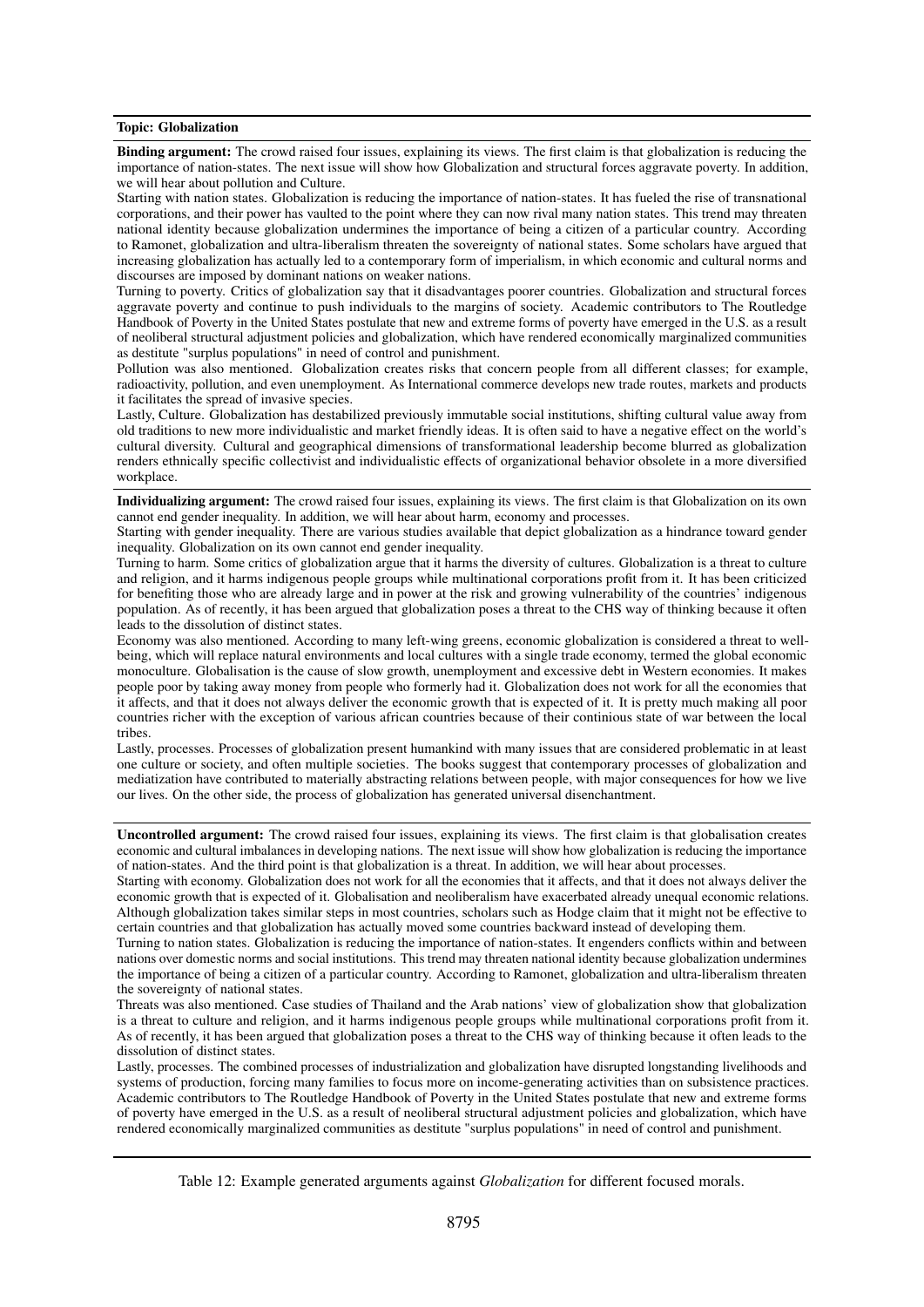#### Topic: Affirmative Actions

Binding argument: Law, students, policy and women are the four issues the crowd elaborated on.

Let's explore the issue of law. The court found that the University of Michigan's Law School's affirmative action admission policies were promoting diversity within its school. Liberals have also argued for affirmative action to increase the representation of women and minorities among law students and law faculty. Following the enactment of Civil Rights laws in the 1960s, all educational institutions in the United States that receive federal funding have undertaken affirmative action to increase their racial diversity.

The next issue is students. Another controversial decision of the Rehnquist court in 2003 was Grutter v. Bollinger which upheld affirmative action. It was in essence an affirmative action scheme to assist geographically disadvantaged students to gain tertiary education. The obvious solution to all the Affirmative Action controversy is to offer full financial assistance to all university students with need, regardless of race.

Moving on to policy. This executive order created a National Women's Business Enterprise Policy and required government agencies to take affirmative action in support of women's business enterprises. Following the riots, the Malaysian Government introduced affirmative action policies to help the Bumiputera to achieve a higher economic quality of life than the Chinese. Ethiopian government policy has supported affirmative action for women since its inception in 1994. The ACLU's official position statements, as of January 2012, included the following policies: Affirmative action - The ACLU supports affirmative action.

The last issue mentioned was women. Hunter is a supporter of affirmative action for women. He is highly in favor of affirmative action and supports setting aside funds for women and minorities. According to a poll taken by USA Today in 2005, the majority of Americans support affirmative action for women, while views on minority groups were more split. It support affirmative action for women. Affirmative Action and Impact Sourcing Tata BSS is an avid supporter of Affirmative Action and hence employs huge number of SC/ST community people in their operations thereby making a huge impact on the society.

Individualizing argument: Employment, discrimination, universities and policy are the four issues the crowd elaborated on. Let's explore the issue of employment. Affirmative action legislation has led to substantial improvements in the employment of minorities and women. They also require Federal contractors and subcontractors to take affirmative action to ensure equal employment opportunity in their employment processes. Historically and internationally, support for affirmative action has sought to achieve goals such as bridging inequalities in employment and pay, increasing access to education, promoting diversity, and redressing apparent past wrongs, harms, or hindrance.

The next issue is discrimination. The affirmative action program is designed to remedy the effects of past discrimination. In 2004, he reiterated his support, "I support affirmative action programs, including in appropriate instances consideration of race and gender in government contracting decisions, when the affirmative action program is designed to remedy the effects of past discrimination.". Alongside the prohibition against unfair discrimination, affirmative action is the second cornerstone of the EEA. A common approach to remedying discrimination is affirmative action.

Moving on to universities. The National Conference of State Legislatures held in Washington D.C. stated in a 2014 overview that many supporters for affirmative action argue that policies stemming from affirmative action help to open doors for historically excluded groups in workplace settings and higher education. Race-based affirmative action was necessary to achieve diversity and its educational benefits. Affirmative action provides some disadvantaged youth with increased chances of attending top-tier university. Action is thus more important than abstract knowledge.

The last issue mentioned was policy. According to its website, the NCP is committed to ideals of social justice, expressing support for affirmative action policies for the downtrodden members of society and for ensuring equal opportunities for all. Such legislation and affirmative action policies have been critical to bringing changes in societal attitudes. The school applies an affirmative action policy to ensure marginalized students from hardship semi-arid areas are given a chance. Affirmative Action Policy is to ensure the peace and stability in the pluralist society of Malaysia. It was found to address Malay grievances.

#### Uncontrolled argument:

Discrimination, effectiveness, the supreme court and women are the four issues the crowd elaborated on.

Let's explore the issue of discrimination. 1961: Executive Order 10925: Required government contractors to "take affirmative action" to ensure non-discriminatory employment practices. It supports affirmative action as necessary in the fight for equality and it opposes all forms of racism and religious bigotry. Right to affirmative action All federal employers or federal contractors are required to take affirmative action to help counteract the effects of historical discrimination. CAMERA argues the Law of Return is justified under the Convention on the Elimination of All Forms of Racial Discrimination Article I, which CAMERA argues allows for affirmative action, because of the discrimination Jews faced during the Holocaust.

The next issue is effectiveness. In philosophy, Action is effective will. Collective action is the most effective means of preventing potential state and non-state aggressors from threatening other states. Such action is effective in spreading our message.

Moving on to the supreme court. Utter v. Bollinger: The Supreme Court of the United States upholds affirmative action in university admissions. The court found that the University of Michigan's Law School's affirmative action admission policies were promoting diversity within its school. Importantly, though, it ruled that a university was entitled to "no deference" on its judgment that race-based affirmative action was necessary to achieve diversity and its educational benefits. Another controversial decision of the Rehnquist court in 2003 was Grutter v. Bollinger which upheld affirmative action. A prominent advocate of affirmative action, he played a leading role in the twin Supreme Court cases-Grutter v Bollinger and Gratz v Bollinger-that upheld and clarified the importance of diversity as a compelling justification for affirmative action in higher education.

The last issue mentioned was women. Affirmative action programs to women in an effort to end gender discrimination. Genderaffirmative practices recognize and support an individual's unique gender self-identification and expression. Wesolowski supported affirmative action programs for Saskatoon Catholic teachers in 2001, arguing that past policies had discriminated against women and aboriginals. For women business owners, affirmative action programs are considered legislation that encourage government agencies and contractors to do business with women-owned businesses.

8796